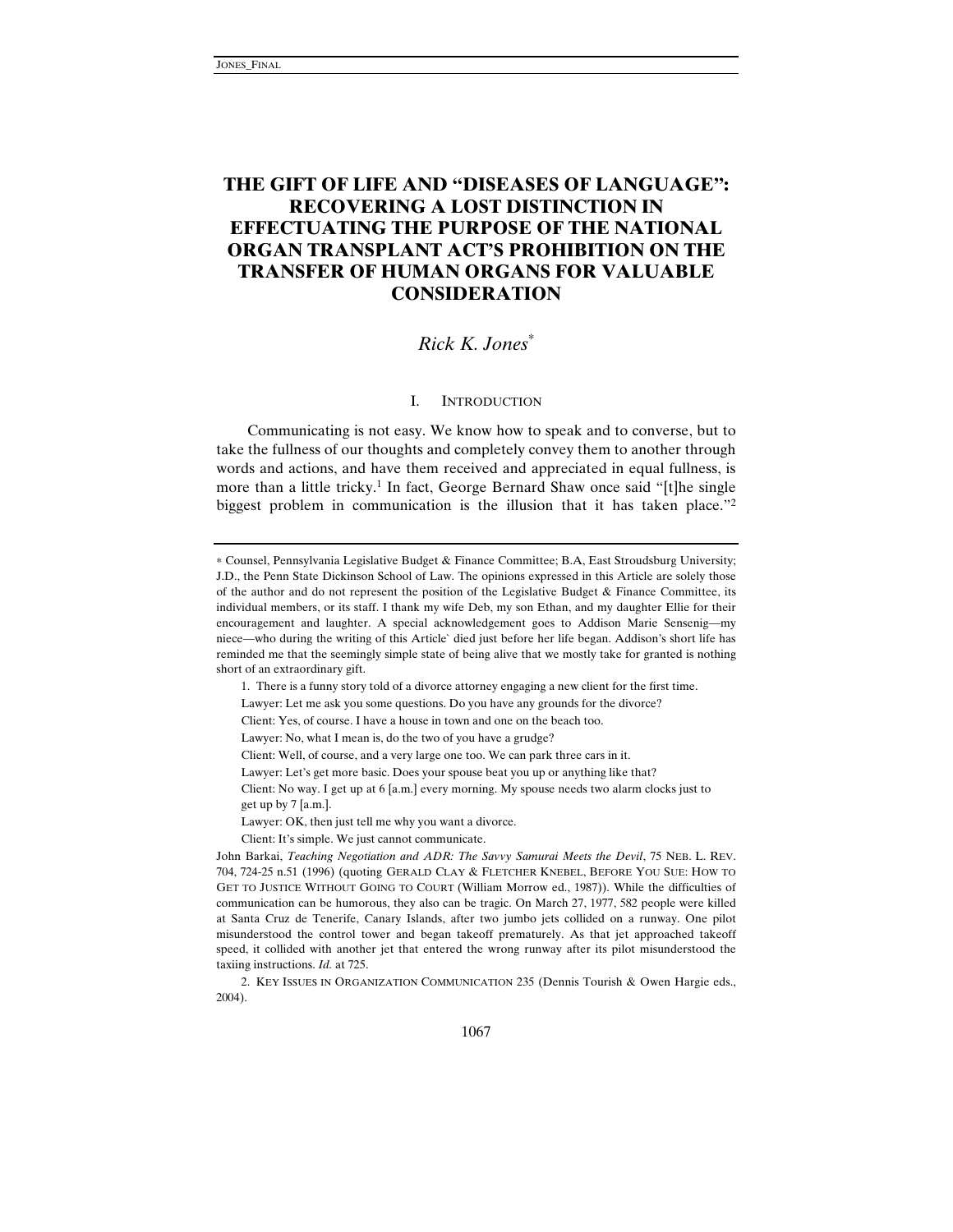Despite this, however, people regularly strive to make known and exchange their thoughts, feelings, and ideas through the sounds, words, and combinations thereof that comprise language.3

As a medium of communication, the law is no different.<sup>4</sup> The text of a statute "communicate[s] the will of society, articulated by the legislature as society's agent for that purpose, to society's members, telling them how they should or should not behave or what consequences should or might attach to certain actions or events."5 Law uses language to communicate societal rules, and people look to that same language to interpret those rules and to grasp how they are to be observed. Clarity in the language of law is vital—as is care in listening to what a legislature has said when interpreting and construing statutory language.<sup>6</sup> Mark Twain famously recognized that "[t]he difference between the right word and the almost right word is the difference between lightning and a lightning bug";<sup>7</sup> in a statute, that difference may be the difference between help denied and help given, between liability and nonliability, or perhaps between imprisonment and freedom. Language itself, however, can be an obstacle to clear statutory communication. Reed Dickerson wrote, for example, in *The Interpretation and Application of Statutes*, that "language remains subject not

REED DICKERSON, THE INTERPRETATION AND APPLICATION OF STATUTES 29 (1975).

5. 2A NORMAN J. SINGER & J.D. SHAMBLE SINGER, STATUTES AND STATUTORY CONSTRUCTION § 45.01, at 4 (7th ed. 2007).

6. *Id*. at 4-5. Noting the "relational" aspect of communication, Singer adds:

Words comprise the connecting link in the relationship between persons endeavoring to convey ideas to others and persons to whom the ideas are to be conveyed, or, in the case of a statute, between a legislative body and members of the public. In the process of communication there are thus two essentially distinct and separate stages at which the word symbols which comprise the media or vehicles of communication are "used[]"—once by the party or parties on the sending end of the communication and again by the party or parties on the receiving end.

#### *Id.* at 5.

7. The Quotations Page, Quotation Details, http://www.quotationspage.com/quote/1119.html (last visited Aug. 1, 2008). Writer Denis Ledoux explained: "Lightning dazzles the eye. The sky is split open. Sometimes it makes our hair stand on end. A lightning bug, on the other hand, is a small, friendly flicker in our back yards, not enough light to illuminate even the smallest corner." Denis Ledoux, *The Lightning Bug*, EZINEARTICLES.COM, *available at* http://ezinearticles.com/?The-Lightning-Bug&id=1332785 (last visited Aug. 1, 2008).

<sup>3.</sup> *See* Barkai, *supra* note 1, at 726 (describing process in which speakers "code" thoughts into speech and listeners seek to "decode," or interpret, that message). The threat of miscommunication involved in this coding and decoding process is easily evident from the childhood game of "whisper down the lane" in which a message whispered to one child completely changes by the time it is whispered to the last child in a group. *Id*. at 725.

<sup>4.</sup> In fact, it may be thornier. Regarding statutes, one commentator observed:

<sup>[</sup>T]here may be identifiable elements in the ascertainment of meaning that have only an infrequent counterpart outside the law. This . . . . refers . . . to the special social, substantive, constitutional, equitable, and procedural assumptions that comprise the broad legal context in which the normal principles of communication are considered to operate and of which those principles take implied account. These include the many tacit assumptions relating to the nature, goals, methods, and constitutional limitations of the prevailing legal system; that is, the general social and legal context in which statutes are necessarily read.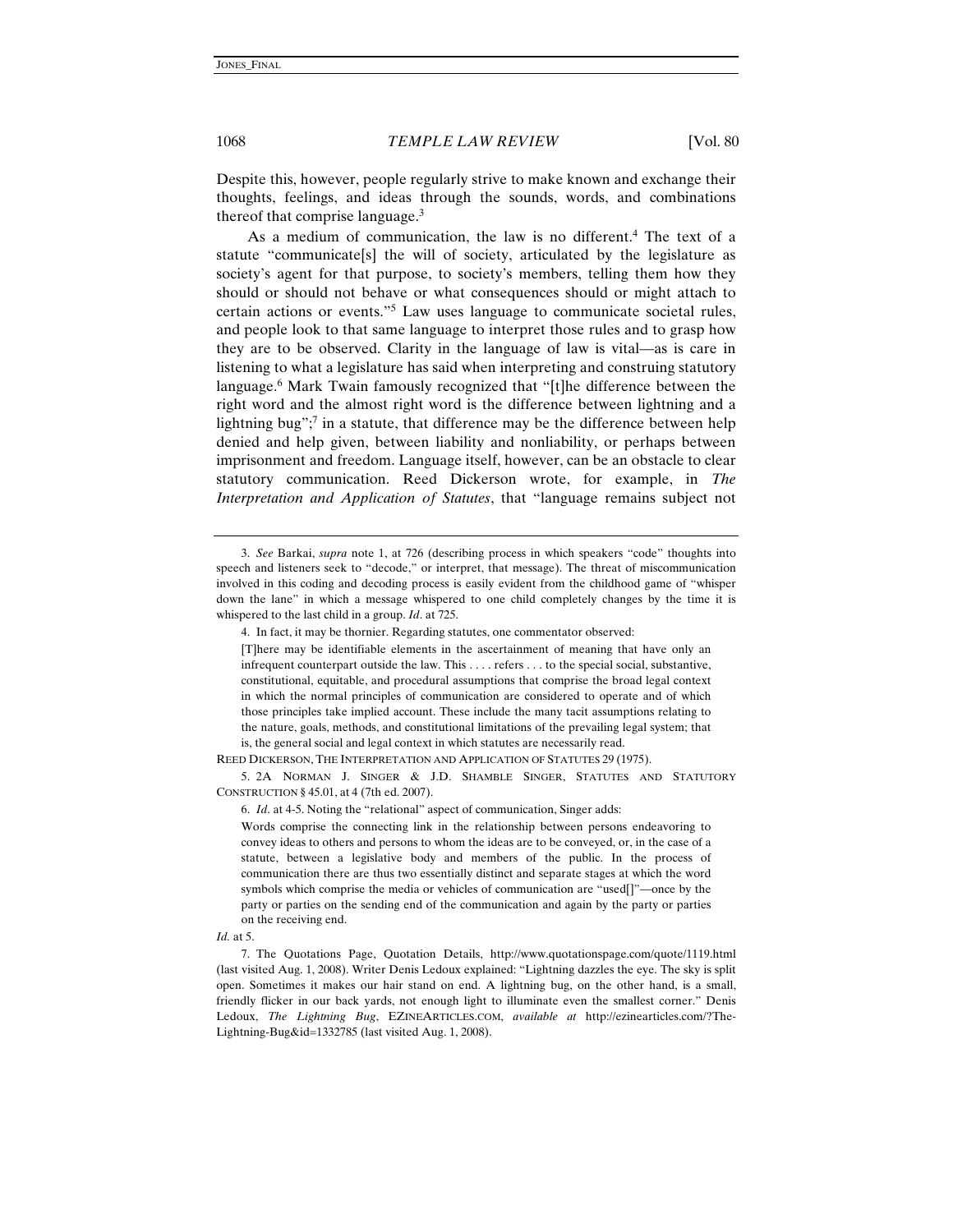only to inherent limitations but to serious and not easily curable diseases. . . . [such as] ambiguity, overvagueness, overprecision, overgenerality, and undergenerality."8

"Valuable consideration" is a phrase contained within the federal law of organ donation that has impacted a Pennsylvania law intended to benefit organ donor families.9 Pennsylvania law allows for the payment of a funeral benefit on behalf of the family of an organ donor, $10$  but federal law prohibits the transfer of human organs for valuable consideration.<sup>11</sup> The question is and has been whether the payment of a funeral benefit associated with, and made subsequent to, the donation of a human organ constitutes a transfer of that human organ for "valuable consideration" in violation of federal law.

This Article will address this question, examining the federal prohibition on organ transfers in relation to Pennsylvania's statutory provision allowing for a funeral benefit. It will begin with an overview of the history of organ donation in Pennsylvania prior to the development of Pennsylvania's Act 1994-10212 and will outline the national framework for organ donation, including enactment of the National Organ Transplant Act in 1984 ("NOTA").<sup>13</sup> The Article will then look at discussions regarding the scope of the federal prohibition in light of developing support for allowing—at least on a trial basis—certain financial incentives, such as a funeral benefit, to help increase organ donation. It will consider the federal statutory language, taking into account pertinent rules of interpretation and construction, and will examine the March 2007 U.S. Department of Justice memorandum opinion analyzing the federal prohibition as applied to kidney-exchange programs. Finally, this Article will advance the idea that a lost distinction exists in the law of organ donation regarding the nature of gifts and commerce that needs to be recovered in effectuating the purpose of NOTA section  $301(a)^{14}$  and its prohibition on the transfer of human organs for valuable consideration.

#### II. BACKGROUND

#### *A. The Context of Organ Donation*

"Organ transplantation is unique among surgical procedures, in that the procedure cannot take place without the donation of an organ or a partial organ

<sup>8.</sup> DICKERSON, *supra* note 4, at 43. For detailed discussion of Dickerson's "diseases of language," see *id.* at 43-53; see also *infra* notes 91-98 for a discussion about the limits of language when interpreting statutes.

<sup>9.</sup> *See* National Organ Transplant Act § 301, 42 U.S.C.A § 274e (West 2003 and Supp. 2008) (prohibiting transfer of valuable consideration in exchange for human organ offered for transplant).

<sup>10. 20</sup> PA. CONS. STAT. § 8622(b)(1) (2005). See *infra* Part II.B for a discussion of current law governing organ donation and allowing for compensation in return for such donation.

<sup>11. 42</sup> U.S.C.A. § 274e. See *infra* Part II.C for a discussion of this prohibition.

<sup>12. 20</sup> PA. CONS. STAT. § 8601-8642.

<sup>13. 42</sup> U.S.C. § 274 (2000).

<sup>14.</sup> National Organ Transplant Act § 301(a), 42 U.S.C. § 274e (West 2003 & Supp. 2008).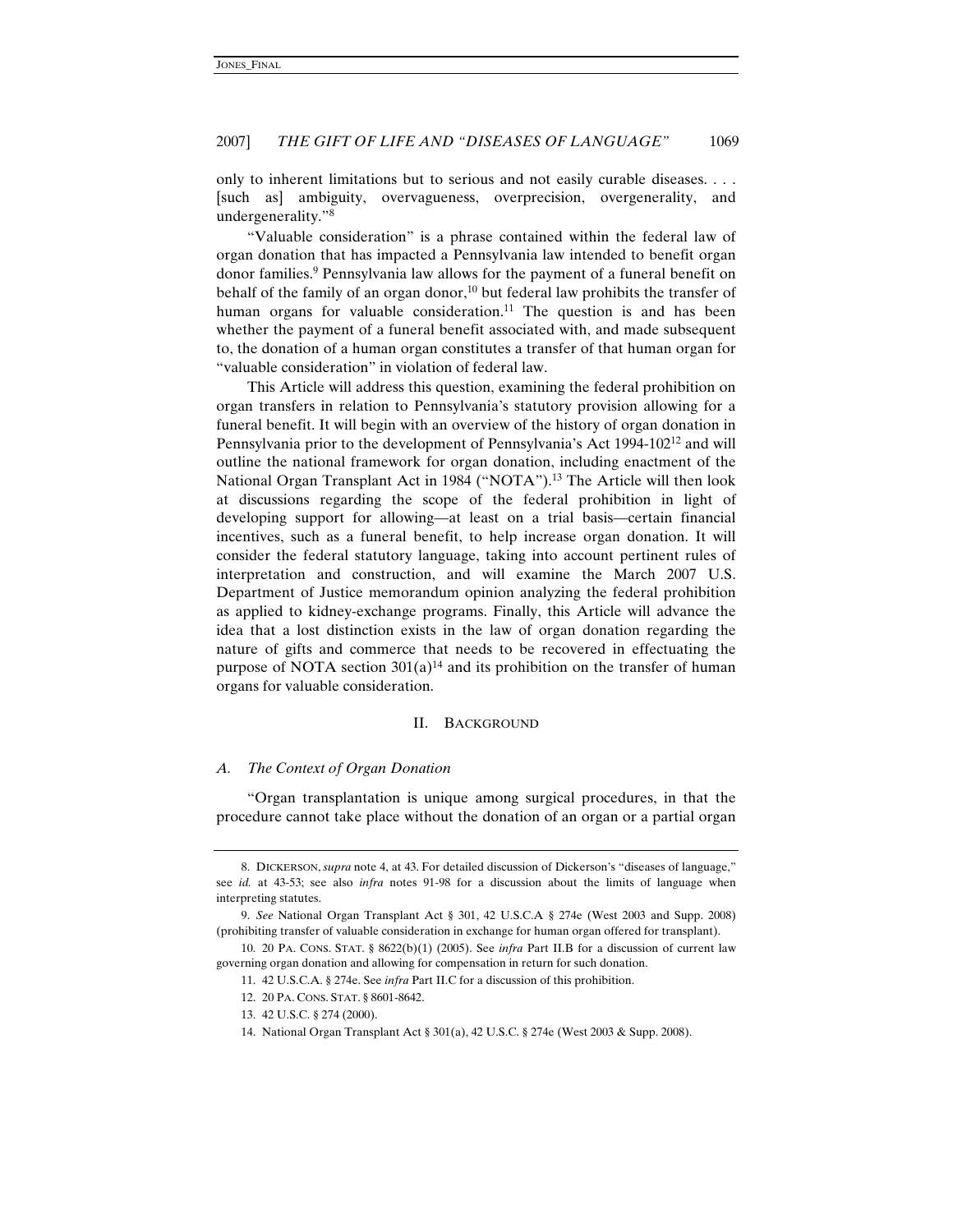from another person."15 The Institute of Medicine of the National Academies ("IOM") reported that "[s]ince 1988, more than 390,000 organs have been transplanted, with approximately 80 percent of the transplanted organs coming from deceased donors."16 In the United States, more than 7500 deceased donors provided more than 23,000 organs in 2005.17

Organ donation has significant potential human impact. A single organ and tissue donor can directly help more than  $100$  lives,<sup>18</sup> giving transplant recipients "extended lifetime, improved quality of life, and a chance to resume activities that would have been precluded without a transplant."19 The National Organ Donor Memorial proclaims that "[o]rgan and tissue donors leave a miraculous legacy. They are living proof that death can bring life, that sorrow can turn to hope, and that a terrible loss can become the greatest gift of all."<sup>20</sup> To illustrate, the following is a true story about David, an eight-year-old boy from Oklahoma.21

 David was laughing as he and his little sisters, Susan and Karen, ran down to the pond to look for frogs. It was the day after his big day at the fair [showing his bucket calf, Leroy]. . . . [David's father] Paul was starting up the gas grill, when he noticed that Leroy, David's calf, had been left tied up to graze. As he went to put Leroy back in his pen, he heard Susan scream. He heard a heart-stopping scream from Susan from the direction of the pond, about 200 yards away. Paul raced toward the pond and found Susan, wet and screaming hysterically.

 "I thought she had been bitten by a snake, but she couldn't talk at first. When I calmed her down a little, she said, 'David's gone'." [sic]

19. OPPORTUNITIES FOR ACTION, *supra* note 15, at 25. The Institute of Medicine continued as follows:

A 10-year overall increase in life expectancy is reported for kidney transplant recipients compared with the life expectancy for individuals on transplant waiting lists. Transplant recipients not only experience gains in life expectancy but also enjoy improvements in the quality of their lives. A literature review of 218 independent studies involving approximately 14,750 transplant recipients demonstrated statistically significant improvements in physical functioning, mental health, social functioning, and overall perceptions of quality of life following transplantation. These improvements are particularly striking when they are contrasted with the pretransplant conditions of patients requiring a transplant, such as the health complications and difficulties associated with long-term dialysis and other medical interventions. Moreover, many individuals face imminent death without a transplant. The lack or inferiority of alternative therapies should be considered when post-transplant quality-of-life data are evaluated.

*Id.* at 25-26 (citations omitted).

20. National Donor Memorial, http://www.donormemorial.org (last visited Aug. 27, 2008).

<sup>15.</sup> COMM. ON INCREASING RATES OF ORGAN DONATION, INST. OF MED. OF THE NAT'L ACADS., ORGAN DONATION: OPPORTUNITIES FOR ACTION 15 (James F. Childress & Catharyn T. Liverman, eds., 2006) [hereinafter OPPORTUNITIES FOR ACTION].

<sup>16.</sup> *Id*.

<sup>17.</sup> *Id*.

<sup>18.</sup> Donor Alliance, The Difference It Makes, http://www.donoralliance.org/info-page-14 (last visited Aug. 1, 2008).

<sup>21.</sup> LifeShare Transplant Donor Services of Oklahoma, Donor Stories: How David Lived, http://www.lifeshareoklahoma.org/lifestories/?idx=24 (last visited Aug. 1, 2008).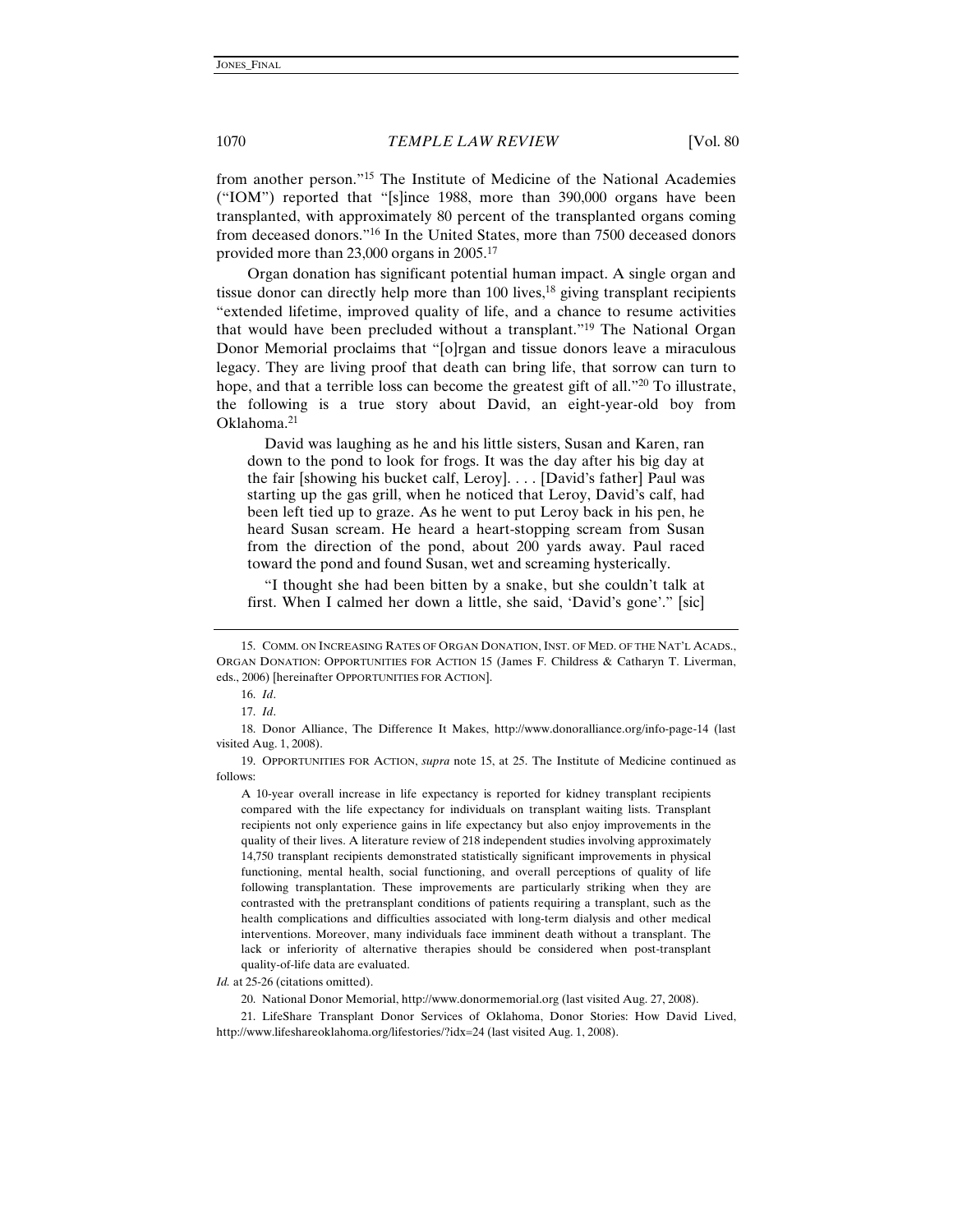As Susan continued to scream, Paul ran frantically around the edge of the pond. "When I saw muddy footprints at the edge of the water, I realized that David was somewhere under the water."

 . . . Within seconds, Paul found himself neck deep in water and knee deep in mud. [David's mother] Stephanie waded into the water and reached out [to Paul]. . . .

 "As I waded back toward shore," Stephanie remembers, "I stumbled over David's body. He was less than six feet from the shore." But the water in the pond was so muddy that they couldn't see him. "We pulled David out of the water and began to squeeze water out of his body, and Paul began CPR." [David was taken to the hospital by a LifeFlight helicopter.]

. . . .

 Susan later told her parents that she and David had waded into the water to see how deep it was. She said they got out into the "too deep" water. David helped Susan turn on her back because she said she could swim better that way. By the time she reached shore and looked back to find her brother, he was gone.

. . . .

 They waited five days, with friends and church members surrounding them and praying for a miracle. But David's brain continued to swell. The night before a final test to see if David was brain dead, a church friend . . . talked to Paul and Stephanie about the possibility of organ donation. . . .

 Stephanie says, "When the test results the next day conclusively determined that his life on earth was done, we chose to make his organs available for donation. We were at peace in knowing that David's soul was already dwelling sweetly with Jesus. That assurance enabled us to release his physical body to share life-giving organs with someone else."

 David's heart, liver and kidneys gave new life to a two year old child and three adults.22

There is, however, a growing gap between the need for transplantable organs and their availability.23 The IOM reported that "[t]he success of organ

OPPORTUNITIES FOR ACTION, *supra* note 15, at 45-46 (citation omitted). As of August 27, 2008, UNOS

<sup>22.</sup> *Id*. Transplantable organs that can be donated include the kidneys, heart, pancreas, liver, lungs, and intestines. OrganDonor.Gov, What Can Be Donated, http://www.organdonor.gov/donation/ what\_donate.htm (last visited Aug. 1 2008). Tissues that can be donated include bone, corneas, heart valves, skin, veins, and tendons. *Id*.

<sup>23.</sup> The 2006 report on organ donation published by the Institute of Medicine of the National Academies stated as follows:

The number of organ donors has increased each year since 1988 . . . . Furthermore, there has been a steady increase in the number of organs recovered . . . . However, the growth of the waiting list has been much more dramatic, with approximately 5,000 more candidates for transplantation each year than in the prior year. The net result is a widening gap between the supply of transplantable organs and the number of patients on the waiting list—hence, the increasing need for donated organs.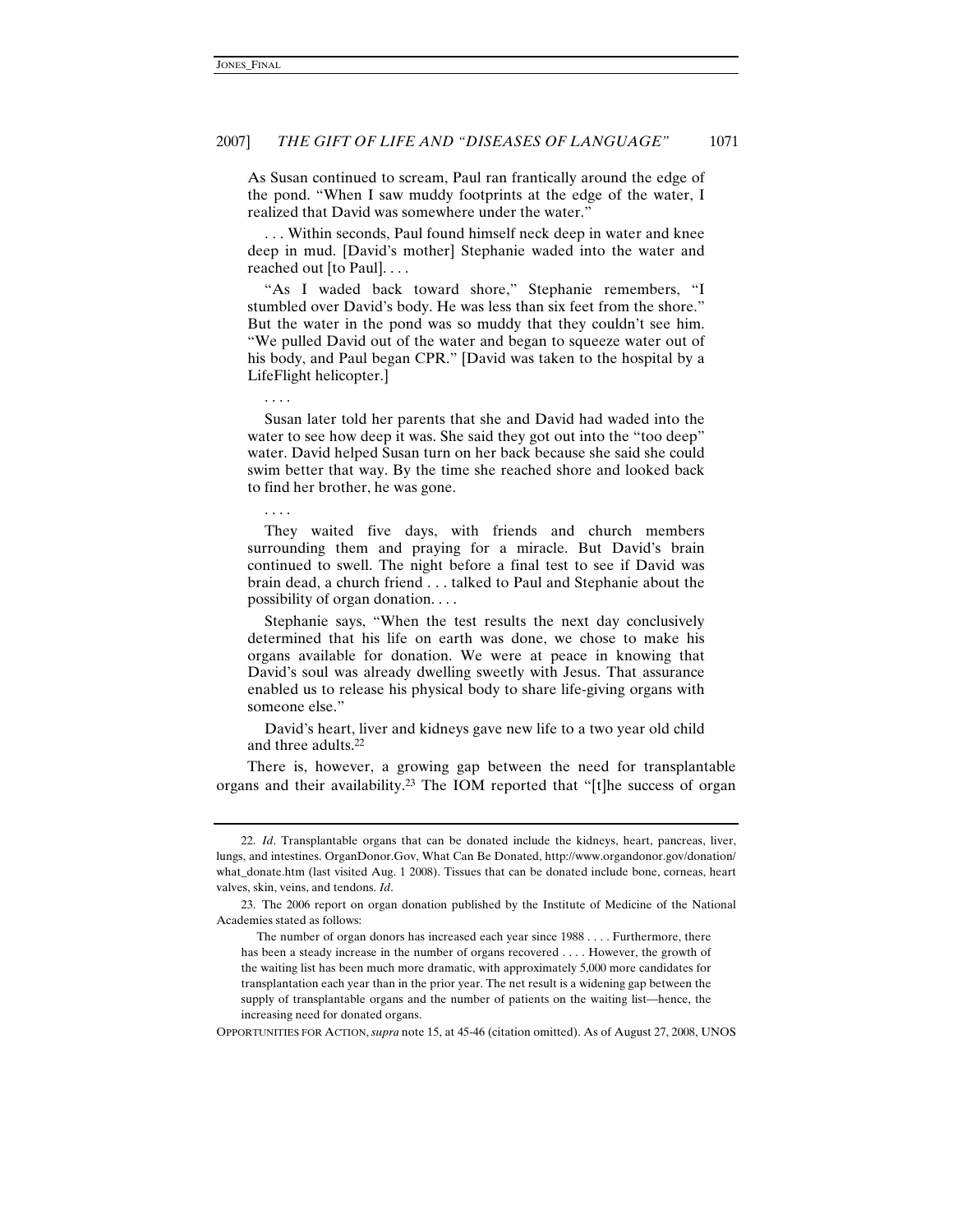transplantation as a treatment option, the rising incidence of related or contributory medical conditions, improvements in immunosuppressive medications, and other factors have resulted in a rapid escalation in the waiting list for transplantation in recent decades."<sup>24</sup> As demand more and more exceeds supply, efforts are being taken and ideas generated to encourage increased donation.25

## *B. Recent Historical Statutory Development*

Two laws provide a foundation for recent advancements in the law of organ donation prior to the enactment of Pennsylvania's Act 102 in 1994.26 In 1968, the National Conference of Commissioners on Uniform State Laws ("NCCUSL") promulgated the Uniform Anatomical Gift Act ("UAGA"), $^{27}$  which every state adopted by 1972.28 The UAGA recognizes an adult person's right to exercise control of his own body upon death and provides the legal framework on which human organs and tissue can be donated for transplantation by the execution of a document of gift authorizing an anatomical gift.29 Moreover, if a written document expressing donative intent is not prepared, the UAGA sets forth a priority list of persons who may donate another's organs.<sup>30</sup> Pennsylvania adopted the UAGA in  $1972.^{31}$ 

24. OPPORTUNITIES FOR ACTION, *supra* note 15, at 15 (footnote omitted).

25. *Id.* at 16, 229-62. See *infra* Part II.E for a discussion of efforts to use incentives to increase donations.

26. REVISED UNIF. ANATOMICAL GIFT ACT § 1 (amended 2007), 8a U.L.A. 8 (2003 & Supp. 2007); UNIF. DETERMINATION OF DEATH ACT § 1, 12A U.L.A. 593 (2003). "The current U.S. system of organ donation, recovery, allocation, and transplantation has developed and evolved during the past 50 years" along with the development of immunosuppressive medications. OPPORTUNITIES FOR ACTION, *supra* note 15, at 18. "[N]umerous subsequent pharmacologic, surgical, and clinical advances have continued to improve the rates of graft survival and reduce the potential for organ rejection." *Id*.

27. UNIF. ANATOMICAL GIFT ACT § 1 (1968).

28. *See* The National Conference of Commissioners on Uniform State Laws, UAGA Summary, http://anatomicalgiftact.org/DesktopDefault.aspx?tabindex=1&tabid=67 (last visited Aug. 27, 2008) (providing history of UAGA). The NCCUSL is comprised of state commissioners from each state, the District of Columbia, the Commonwealth of Puerto Rico, and the U.S. Virgin Islands. *Id*. "The original [UAGA] was promulgated in 1968, shortly after Dr. Christian Barnard's successful transplant of a heart in November, 1967." *Id*. The UAGA was amended in 1987 but only adopted in twenty-six states, creating an increased lack of uniformity. *Id*. A revised UAGA was adopted in 2006 and has, as of August 27, 2008 been enacted by thirty-three states and the District of Columbia. The National Conference of Commissioners on Uniform State Laws, Uniform Anatomical Gift Act, Enactment Status Map, http://anatomicalgiftact.org/DesktopDefault.aspx?tabindex=2&tabid=72 (last visited Aug. 27, 2008).

29. *See* 8a U.L.A. 8, 13 (Supp. 2007) (commenting on how revision to Act allows person eighteen or over to donate organs for transplant upon death and that this gift cannot be rescinded by another party without donor's consent). The revised UAGA also provides circumstances under which a minor may be eligible to donate. REVISED UNIF. ANATOMICAL GIFT ACT § 4(1).

30. *See id.* §§ 2(1), 4 (indicating that donor's parents, guardian, or agent may donate deceased's organs).

31. Act of June 30, 1972, Pub. L. No. 164, 1972 Pa. Laws 508, *repealed by* Act of Dec. 1, 1994,

reports 99,338 waiting list candidates for organ transplants. United Network for Organ Sharing, http://unos.org (last visited Aug. 27, 2008).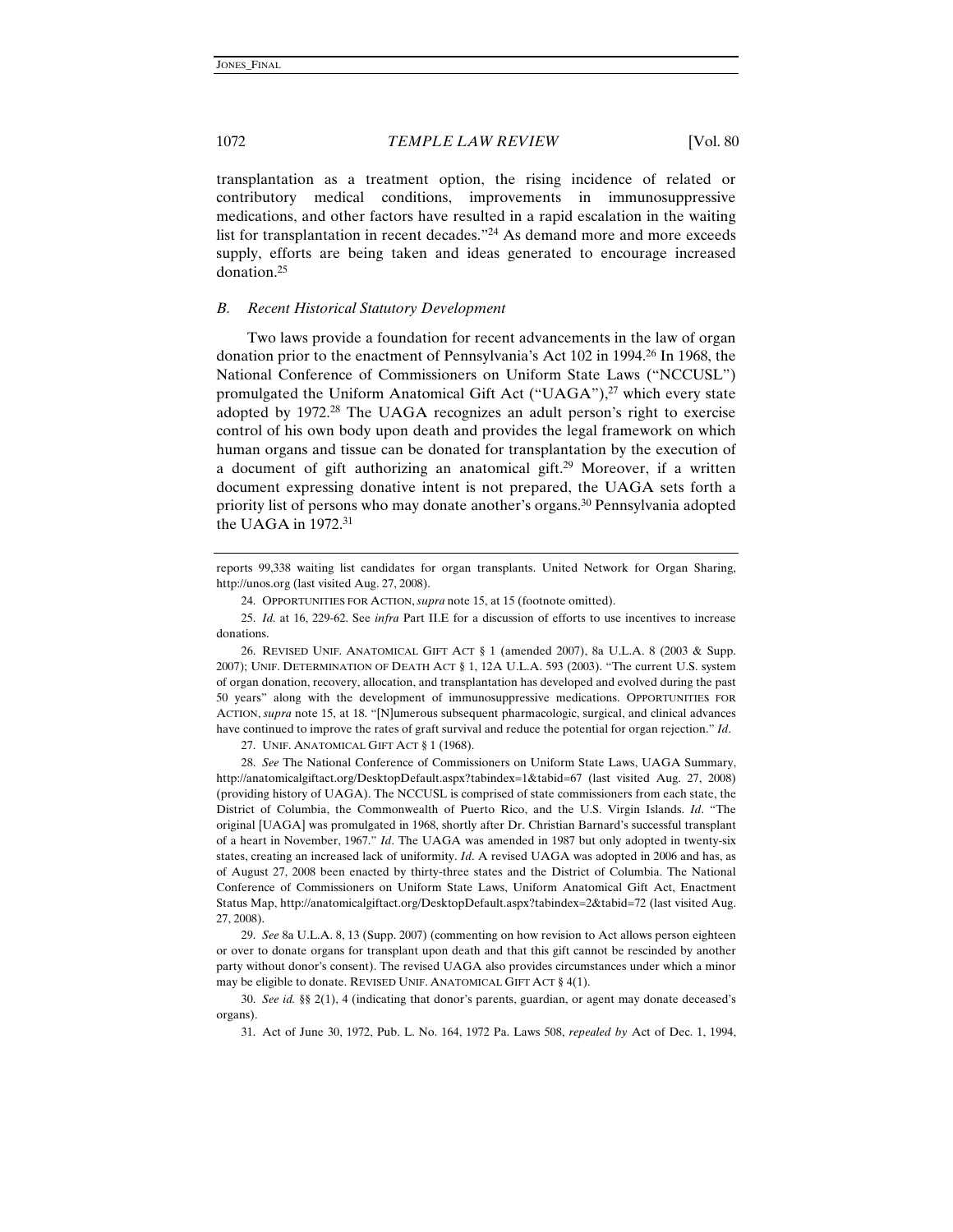In addition to the UAGA, the Uniform Determination of Death Act  $("UDDA")<sup>32</sup>$  was designed to provide guidance in the determination of death.<sup>33</sup> In the late 1960s, development of the first set of neurological criteria for determining death coupled with advances in medical equipment that prolong cardiopulmonary function fueled the need to understand when death occurs.34 Under common law, death is determined by "the cessation of all vital functions, traditionally demonstrated by an absence of spontaneous respiratory and cardiac functions."35 This standard does not, however, ensure recognition of modern advances in lifesaving technology such as (1) artificial support to enable respiration and circulation following the irreversible cessation of all brain functions,  $36$  and (2) techniques for assessing the loss of brain functions during administration of cardiorespiratory support. $37$  The UDDA sought to fill the gap between current biomedical practice and the common law standard by recognizing an alternative standard for determining death.<sup>38</sup> The UDDA "codifies the existing common law standard" while also acknowledging "the new procedures for determining death based on irreversible loss of all brain functions."39 Under this alternative standard, "the entire brain must cease to

34. OPPORTUNITIES FOR ACTION, *supra* note 15, at 18.

35. NAT'L CONFERENCE OF COMM'RS ON UNIFORM STATE LAWS, UNIFORM DETERMINATION OF DEATH ACT WITH PREFATORY NOTE 1 (1980), *available at* http://www.law.upenn.edu/bll/archives/ ulc/fnact99/1980s/udda80.pdf [hereinafter UDDA PREFATORY NOTE] (internal quotation marks omitted).

36. *Id.* The UDDA has been criticized on several different bases. James M. DuBois, *Non-Heart-Beating Organ Donation: A Defense of the Required Determination of Death*, 27 J.L. MED. & ETHICS 126, 126 (1999). Some have argued, for example, that brain death is essential to death and so there is no reason to include the circulatory-respiratory criteria in the definition of death. *Id*. Others debate how the term "irreversibility" is to be understood in the UDDA. *Id*. at 127. Finally, there is fear that the UDDA resulted from "ethical gerrymandering" that attempted to increase the availability of organs for transplantation insofar as it allowed for Non-Heart-Beating Organ Donation ("NHBD"). *Id*. (internal quotation marks omitted). James DuBois defends the UDDA against these criticisms in several interrelated ways, including: (1) that "[a] single coherent underlying *concept* or *definition* of death may be compatible with two . . . *criteria* for determining death"; (2) that "brain death is not essential to death," it is only "one set of criteria for meeting the definition of death"; and (3) that the legal definition of death should be sufficiently vague to allow for different philosophical and theological conceptions of death and the varying normative implications of these conceptions. *Id*.

37. *See* UDDA PREFATORY NOTE, *supra* note 35, at 1 (describing need for statute because common-law standard does not appreciate these new medical techniques).

38. *See id.* (noting discrepancy between biomedical practice and common-law standard). The UDDA "is silent on acceptable diagnostic tests and medical procedures. It sets the general legal standard for determining death, but not the medical criteria for doing so. . . . [relying on the medical profession for new] acceptable medical practices and to utilize new biomedical knowledge, diagnostic tests, and equipment." *Id.* at 2.

39. *See* UNIFORM DETERMINATION OF DEATH ACT § 1, 12A U.L.A. 593 (2003) (indicating that death is determined by common-law standard or by loss of brain function).

Pub. L. No. 1994-102, 1994 Pa. Laws 665.

<sup>32. § 1, 12</sup>A U.L.A. 593 (2003).

<sup>33.</sup> Uniform Law Commissioners, A Few Facts About the Uniform Determination of Death Act, http://www.nccusl.org/nccusl/uniformact\_factsheets/uniformacts-fs-udda.asp (last visited Aug. 27, 2008).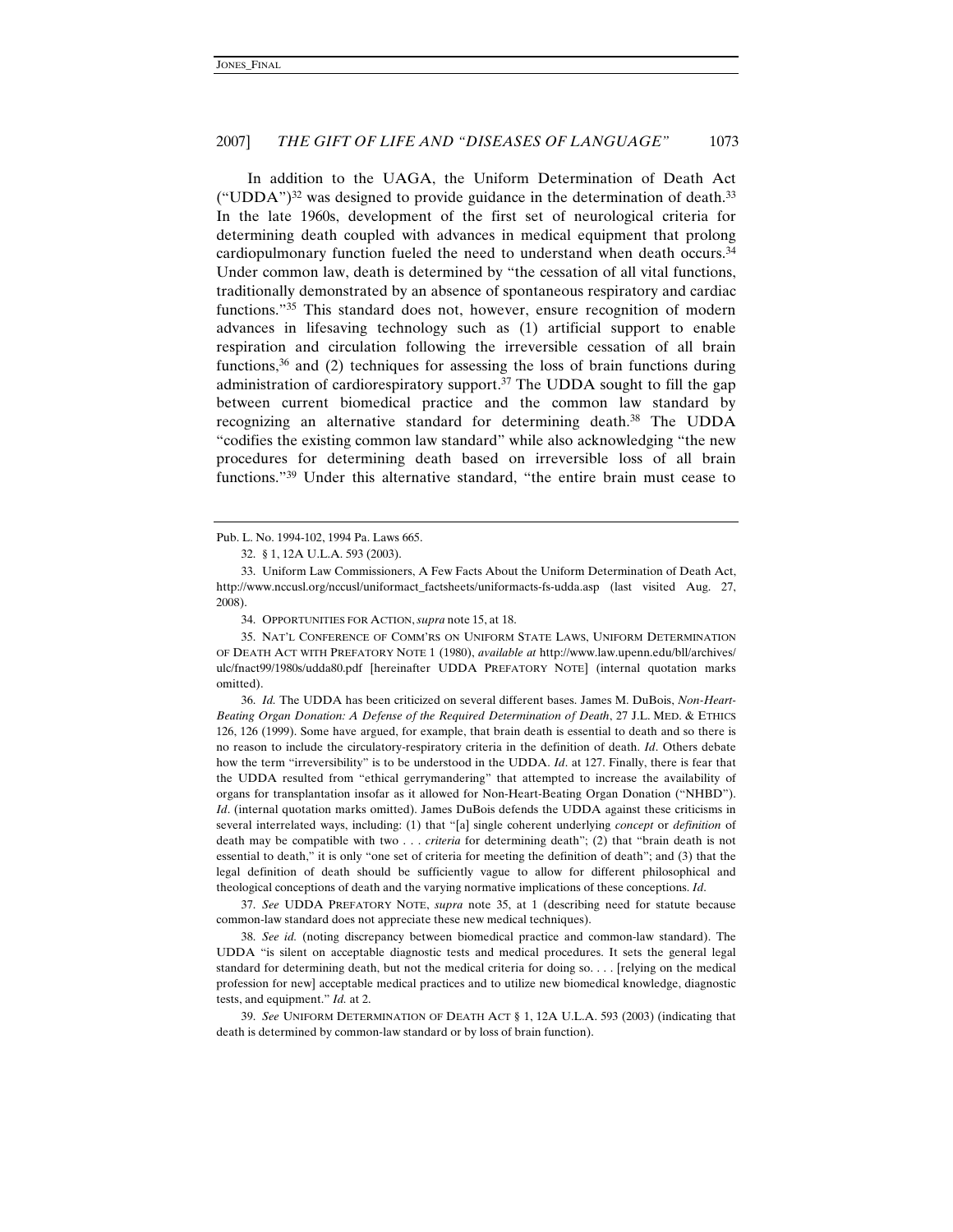function, irreversibly."40 The UDDA was approved in 1980 by the NCCUSL and has since been adopted by forty states, including Pennsylvania in 1982.<sup>41</sup>

#### *C. The National Framework for Organ Transplantation*

Federal oversight of the national transplant system began in 1984 when Congress passed the National Organ Transplant Act ("NOTA").<sup>42</sup> NOTA established, among other things, a national system for the uniform matching of organs with potential recipients.43 This system, the national Organ Procurement and Transplantation Network ("OPTN"), includes all federally certified organ procurement organizations ("OPOs") and transplant centers that receive Medicare and Medicaid funding.44 The United Network for Organ Sharing ("UNOS"), a private, nonprofit entity under contract with the Health Resources and Services Administration ("HRSA"), administers the OPTN.45 The OPTN is primarily responsible for administration of the national waiting list of transplant

42. National Organ Transplant Act, Pub. L. No. 98-507, 98 Stat. 2339 (1984) (codified as amended in scattered sections of 42 U.S.C.).

43. 42 U.S.C. § 274 $(b)(2)(A)$  (2000). The Act indicated that the OPTN should be a private, nonprofit entity. *Id.* § 274(b)(1); *see also* Organ Procurement and Transportation Network, About OPTN, http://www.optn.org/optn (last visited Aug. 1, 2008) (describing private, nonprofit organization created as result of Act).

44. OPPORTUNITIES FOR ACTION, *supra* note 15, at 20; *see also* MICHELE GOODWIN, BLACK MARKET: THE SUPPLY AND DEMAND OF BODY PARTS 97 (2006) (noting that failure to comply with OPTN may result in loss of federal Medicaid and Medicare funding for OPOs). The national transplant system functions as follows:

 Currently, the organ donation and transplantation system in the United States is coordinated by 58 OPOs serving unique geographic areas (donor service areas). When a donated organ becomes available, the organ allocation algorithms developed by OPTN-UNOS identify a potential recipient on the basis of multiple factors, including severity of disease; geographic proximity; and blood, tissue, and size matches with the donor. Ongoing efforts are made to ensure impartiality in the allocation process. OPOs are charged with working with individuals, families, and hospital staff to explore consent for and facilitate organ donation; evaluating the medical eligibility of potential donors; coordinating the recovery, preservation, and transportation of donated organs; and educating the public about organ donation.

OPPORTUNITIES FOR ACTION, *supra* note 15, at 20-21 (citation omitted).

45. United Network for Organ Sharing, Who We Are—The OPTN, http://www.unos.org/ whoWeAre/theOPTN.asp (last visited Aug. 1, 2008). The HRSA is an agency of the U.S. Department of Health and Human Services. The agency promotes access to health care for the uninsured or underinsured. Health Resources and Services Administration, About HRSA, http://www.hrsa.gov/ about/default.htm (last visited Aug. 1, 2008).

<sup>40.</sup> UDDA PREFATORY NOTE, *supra* note 35, at 2 (noting that entire brain includes neocortex and brain stem); *see also* UNIFORM DETERMINATION OF DEATH ACT § 1 (defining death as "irreversible cessation" of "circulatory and respiratory functions" or "all functions of the entire brain, including the brain stem").

<sup>41.</sup> *See* UNIFORM DETERMINATION OF DEATH ACT § 1, 12A U.L.A. 593 (passed in 1980); Uniform Death Determination Act, 35 PA. CONS. STAT. ANN. §§ 10202-10203 (West 2003) (passed in 1982). Pennsylvania adopted the UDDA in substantially similar form as drafted by the NCCUSL. *Compare* 35 PA. CONS. STAT. ANN. §§ 10202-10203 (listing statute as enacted), *with* UNIFORM DETERMINATION OF DEATH ACT § 1 (listing NCCUSL version of statute).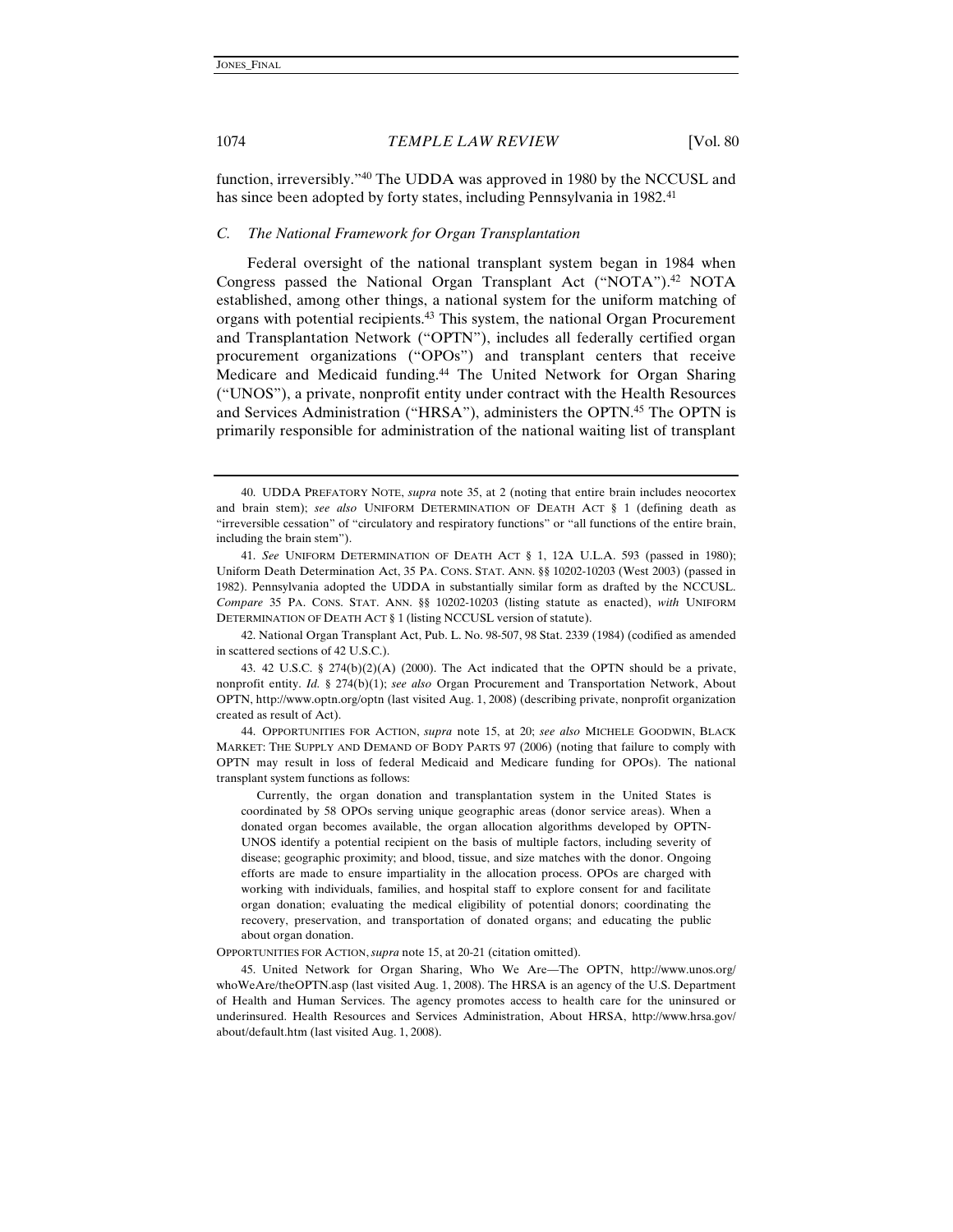candidates and the development of equitable policies for organ allocation.46

NOTA section  $301(a)$  restricts how human organs may be transferred.<sup>47</sup> It declares that "[i]t shall be unlawful for any person to knowingly acquire, receive, or otherwise transfer any human organ for *valuable consideration* for use in human transplantation if the transfer affects interstate commerce."48 A violation of this prohibition is subject to criminal penalties of a possible \$50,000 fine, five years' imprisonment, or both.<sup>49</sup> "Valuable consideration" is not defined under NOTA. The language of section 301(a) merely states that "'valuable consideration' *does not* include the reasonable payments associated with the removal, transportation, implantation, processing, preservation, quality control, and storage of a human organ or the expenses of travel, housing, and lost wages incurred by the donor . . . in connection with the donation of the organ."50

#### *D. Pennsylvania's Funeral Benefit Under Act 102*

In December 1994, Pennsylvania Act 1994-102 (hereinafter referred to as Act 102) was signed into law by Governor Robert P. Casey, himself the beneficiary of a double-organ transplant.<sup>51</sup> Act 102 promoted education and public awareness activities about organ and transplant donation in the hope that those efforts would increase organ and tissue donation.<sup>52</sup> Section 8 of Act 102

47. National Organ Transplantation Act § 301(a), 42 U.S.C.A. § 274e (West 2003 & Supp. 2008).

48. *Id.* § 274e(a) (emphasis added). The historical background on the restrictions on human organ transfers dates to September 1983. H. Barry Jacobs, a doctor whose Virginia license was revoked in 1977, created a company to connect kidney donors with recipients. Susan Hankin Denise, Note, *Regulating the Sale of Human Organs*, 71 VA. L. REV. 1015, 1015 (1985). The organ recipient would pay the price of the kidney plus a \$2000 to \$5000 service fee to Jacobs. *Id.* Virginia responded to Jacobs's idea by prohibiting the sale of human organs; Congress and several states followed suit. *Id.*

49. 42 U.S.C.A. § 274e(b).

50. *Id.* § 274e(c)(2) (emphasis added). On December 21, 2007, NOTA section 301(a) was amended to address human organ paired donation. See *infra* note 108 for a discussion of human organ paired donations.

51. Act of Dec. 1, 1994, Pub. L. No. 1994-102, 1994 Pa. Laws 665 (codified as amended at 20 PA. CONS. STAT. § 8601-8642 (2005). For an account of Governor Casey's heart and liver transplant, see generally ROBERT P. CASEY, FIGHTING FOR LIFE (1996). Act 102 was incorporated as an amendment to the state's Anatomical Gift Act. 20 PA. CONS. STAT. ANN. § 8601-8642 (West 2005 & Supp. 2007).

52. *See* Pennsylvania Department of Health, Act 102 of 1994, http://www.dsf.health.state.pa.us/ health/cwp/view.asp?A=174&Q=244786 (last visited Aug. 1, 2008) (describing intended purpose of Act). Key components of Act 102 are (1) to increase the requirements placed on hospitals regarding the organ donation process, 20 PA. CONS. STAT. § 8617 (2006); (2) to increase public awareness of organ donation, *id.* § 8622(b)(3); (3) to establish a fifteen-member Organ Donation Advisory Committee, *id.* § 8622(c); and (4) to create the Governor Robert P. Casey Memorial Organ and Tissue Donation Awareness Trust Fund, *id.* § 8622(a). Act 102 was amended in 2000 to rename the trust fund

<sup>46.</sup> *See* United Network for Organ Sharing, *supra* note 45 (noting that UNOS's contractual responsibilities under OPTN contract include analyzing and publishing waiting list, organ matching, and providing guidelines). Through the OPTN, UNOS "collect[s] and manage[s] data about every transplant event occurring in the United States"; "facilitate[s] the organ matching and placement process using UNOS-developed data technology and the UNOS Organ Center"; and "bring[s] together medical professionals, transplant recipients and donor families to develop organ transplantation policy." United Network for Organ Sharing, Who We Are, http://www.unos.org/ whoWeAre/ (last visited Aug. 1, 2008) (emphasis omitted).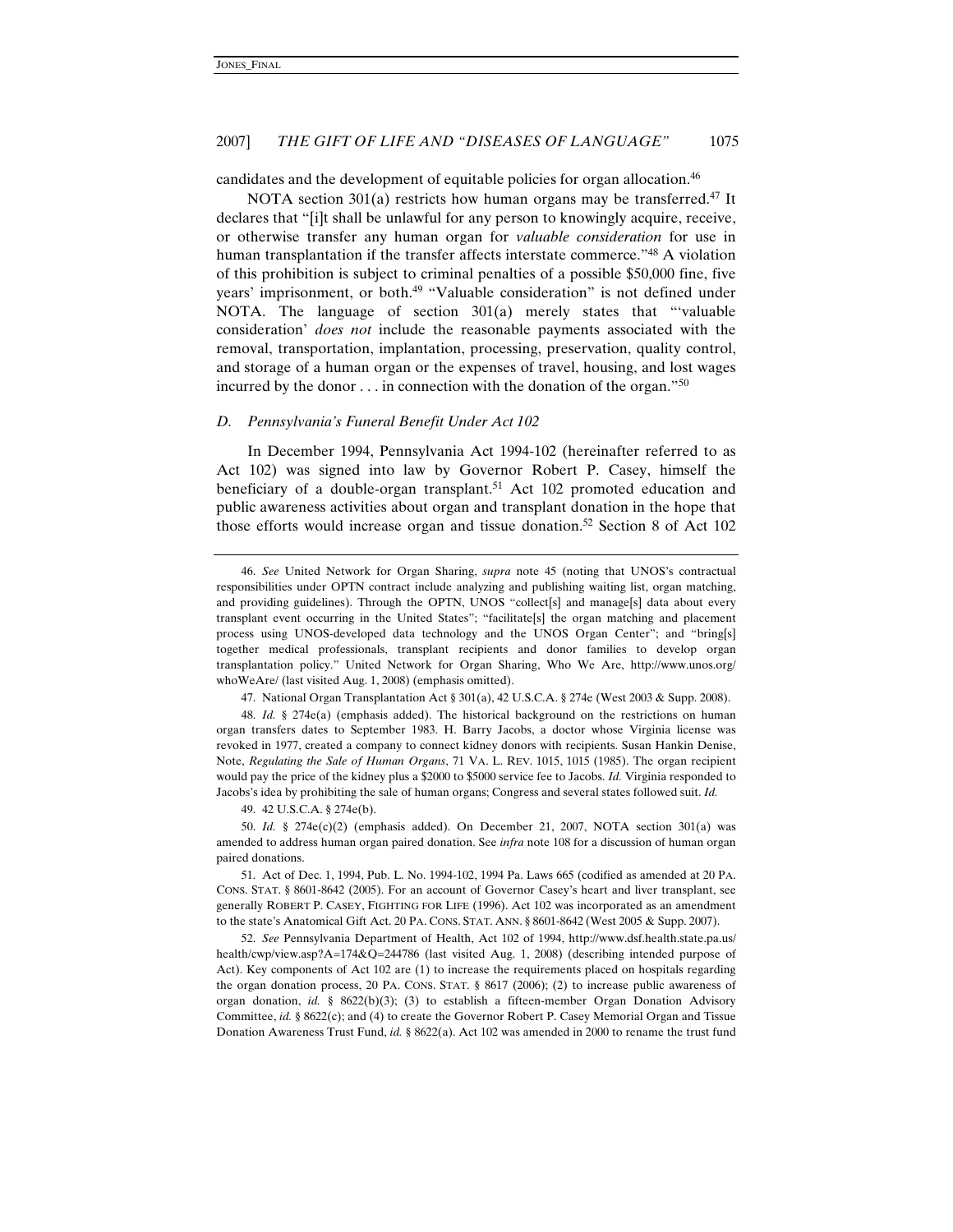established the Organ and Tissue Donation Awareness Trust Fund (later renamed in memory of Governor Casey after his death), $53$  in part from donations collected by the Pennsylvania Department of Transportation during the driver's license issuance and renewal process.<sup>54</sup> Following payment of program implementation costs, remaining trust funds can be used four possible ways—one of which is for hospital, medical, and *funeral* expenses in connection with organ donation.55 Specifically, Section 8 of Act 102 reads as follows:

Any remaining funds are appropriated subject to the approval of the Governor for the following purposes:

(1) 10% of the total fund may be expended annually by the Department of Health for reasonable hospital and other medical expenses, funeral expenses and incidental expenses incurred by the donor or donor's family in connection with making a vital organ donation. Such expenditures shall not exceed \$3,000 per donor and shall only be made directly to the funeral home, hospital or other service provider related to the donation. No part of the fund shall be transferred directly to the donor's family, next of kin or estate. The advisory committee shall develop procedures, including the development of a pilot program, necessary for effectuating the purposes of this paragraph.56

 While difficult to quantify the impact of [the Act 102 program] in dollar terms, it is possible to make a "cost-per-donor" calculation (that is, the amount spent for each of the more than 4.0 million Pennsylvanians who joined the state registry since the program began.) Even when the full \$6.2 million amount spent in the program is used in this calculation, the amount spent per donor is only \$1.55. In contrast, one recent analysis reported by the Institute of Medicine found that with the cost savings of transplantation, society should be willing to spend up to \$1,900 to register a single organ donor. Pennsylvania's accomplishments are all the more significant considering that about two-thirds of the money invested in the program comes from voluntary donations made by Pennsylvania citizens.

*Id.* at S-8 to S-9.

53. *See* Act of Dec. 20, 2000, Pub. L. No. 2000-120 (codified as amended at 20 PA. CONS. STAT. § 8622(a)) (changing name of Organ Donation Awareness Trust Fund to the Governor Robert P. Casey Memorial Organ and Tissue Donation Awareness Trust Fund).

54. 20 PA. CONS. STAT. § 8621(a). Subsequent legislation, Pennsylvania's Act 1998-74, directed PennDOT to provide the same opportunity to applicants for a renewal vehicle registration to donate to the fund. Act of Jun. 18, 1998, Pub. L. No. 1998-74, 1998 Pa. Laws 529 (codified as amended at 20 PA. CONS. STAT. § 8621(b)).

55. 20 PA. CONS. STAT. § 8622(b)(1). The other three possible uses are for organ procurement organization grants, the Project Make-a-Choice Program, and a secondary school awareness program. *Id.* § 8622(b).

56. *Id.* § 8622(b). The 2007 report by Pennsylvania's Legislative Budget & Finance Committee noted that:

According to officials of the Department of Health, as early as May 1997, the Bureau of Family Health and the Organ Donation Advisory Committee began to plan for the

after Governor Casey, who died earlier that year. Act of Dec. 20, 2000, Pub. L. No. 2000-120, 2000 Pa. Laws 881. The success of Pennsylvania's Act 102 provisions was recently documented. LEGIS. BUDGET & FIN. COMM., A PERFORMANCE EVALUATION OF PENNSYLVANIA'S ORGAN AND TISSUE DONOR AWARENESS PROGRAM, HR-698, 1st Sess., at S-8 (Pa. 2007), *available at* http://lbfc.legis.state.pa.us/ reports/2007/291.PDF [hereinafter LB&FC REPORT]. In June 2007, Pennsylvania's Legislative Budget & Finance Committee reported as follows: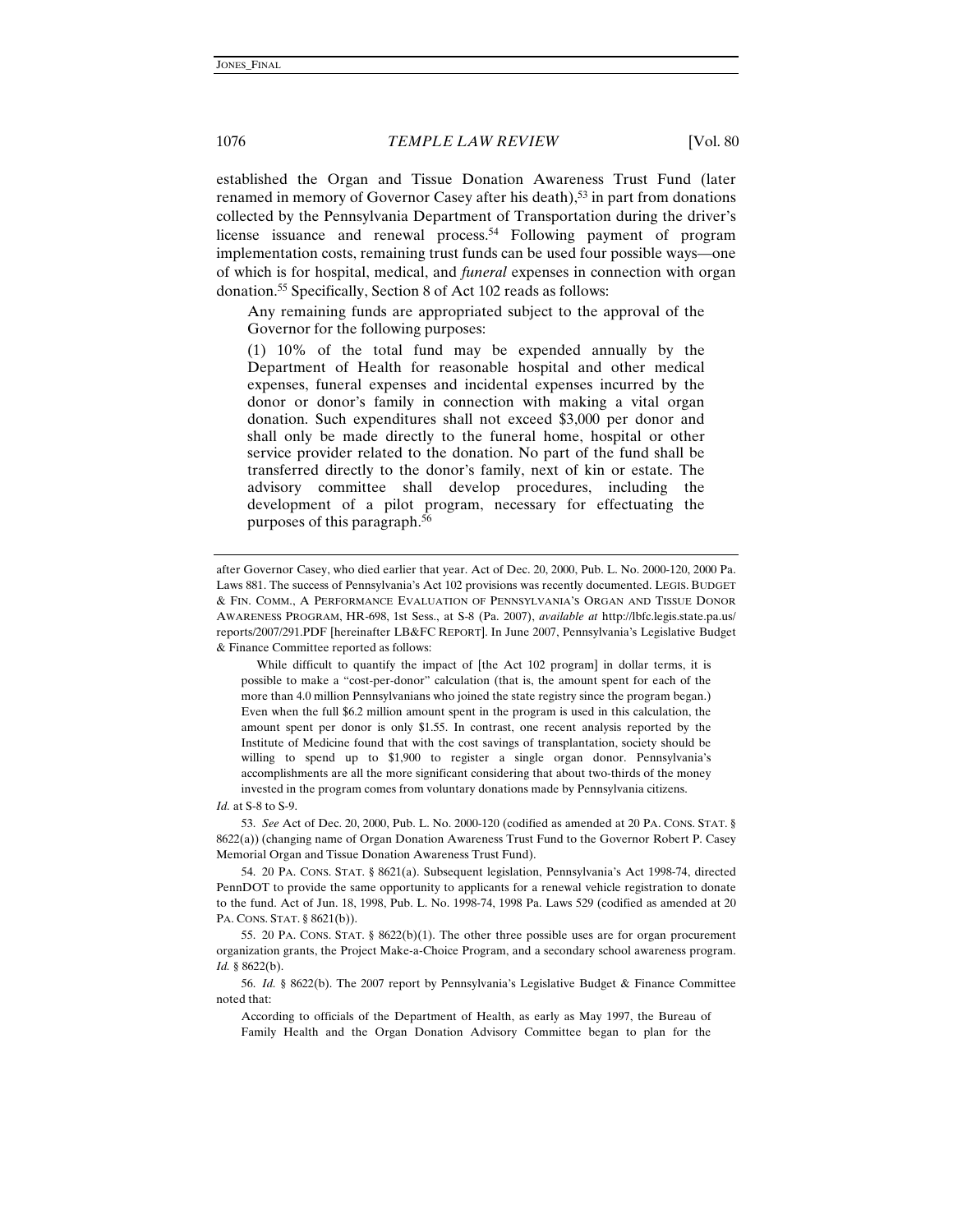#### *E. A Growing Impasse over "Valuable Consideration"*

There is developing interest within the organ donation community to use certain incentives, such as the payment of a funeral benefit as authorized by Pennsylvania's Act 102, to boost organ donations and help address the increasing need for organs.57 Commentators suggest that certain incentives should be allowed, at least on a trial basis.58 At the request of HRSA and the Greenwall Foundation,<sup>59</sup> in 2004, IOM initiated a study of the issues affecting organ donation levels.60 This report—*Organ Donation: Opportunities for Action*—was published in 2006 as "the result of a 16-month study conducted by an IOM committee composed of experts in the fields of bioethics, law, health care, organ donation and transplantation, economics, sociology, emergency care, end-of-life care, and consumer decision making."61

LB&FC REPORT, *supra* note 52, at 113 (footnote omitted). The Committee's report continued:

 On June 9, 1999, the Organ Donation Advisory Committee officially delivered its plan to the Pennsylvania Secretary of Health for review and approval. The Secretary of Health received the plan and stated that the Department would conduct a thorough review of the proposed funeral reimbursement pilot program, including exploration of both its ethical and legal implications.

 At that time, the Secretary directed the state Physician General to review ethical issues raised by the funeral benefits program. In conducting this review, the Physician General met with four bioethicists who concluded that a proposed \$300 funeral donation did not violate any ethical or bioethical principles but that if the amount were to be increased, it could cause a crossover into an unethical situation. Also at that time, however, DOH legal counsel advised . . . that the use of Trust Fund monies for funeral expenses would violate [the National Organ Transplant Act] prohibition on the transfer of organs for "valuable consideration."

*Id.* at 116. See *supra* notes 47-50 and accompanying text for a discussion of the prohibition on donating organs in exchange for valuable consideration. In 2002, at the recommendation of the state advisory committee, DOH implemented the Organ Donation Expense Benefit Pilot Program, which makes available a reimbursement payment of up to \$300 to eligible organ donors and their families to help defray the cost of lodging and meal expenses relating to an organ donation. LB&FC REPORT, *supra* note 52, at 129.

57. See *supra* notes 58-60 and accompanying text for discussion of the growing interest in using incentives to encourage organ donation.

58. *See* OPPORTUNITIES FOR ACTION, *supra* note 15, at 250 (noting recent support from prominent organizations for studies and pilot programs which explore the possibility of offering financial incentives for organ donation).

59. In 1949, Frank and Anna Greenwall established the Greenwall Foundation, which awards grants in the fields of arts and humanities and bioethics. The Greenwall Foundation, http://www.greenwall.org (last visited Aug. 1, 2008).

60. OPPORTUNITIES FOR ACTION, *supra* note 15, at 3.

61. *Id.*

reimbursement of a portion of an organ donor's funeral expenses under the Act 102 provisions. A subcommittee was developed to evaluate and provide recommendations for a voluntary benefit program according to Act 102. By 1999, these discussions had reached the proposal stage. As proposed, the plan would have provided a \$300 stipend to help families of organ donors cover their funeral expenses. The payment was to be made directly to funeral homes and not to family members.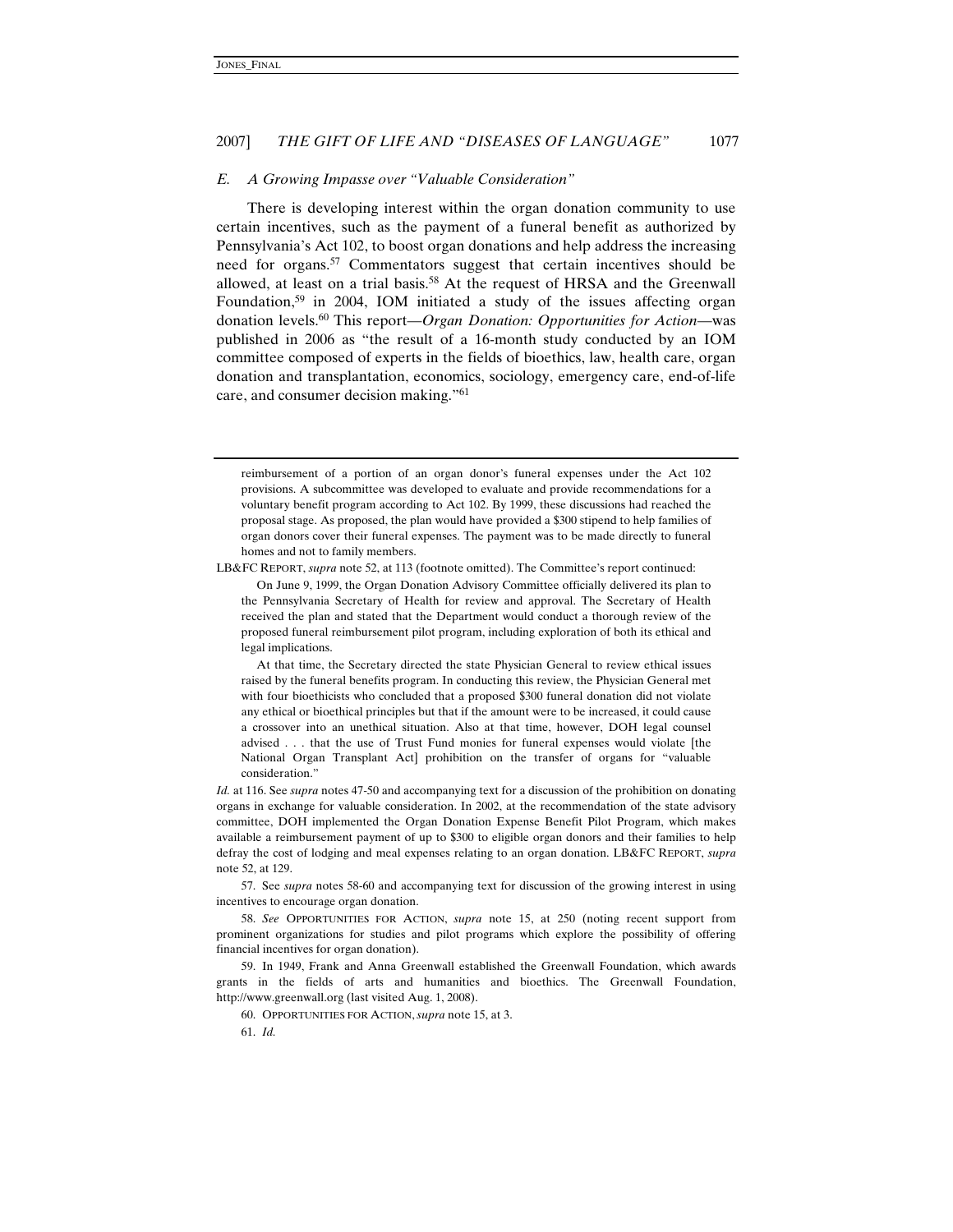According to the IOM report, the present approach to organ donation, which requires that organs be given as gifts rather than sold, stems partly from the "supposition that solid organs of deceased individuals *should not* be bought and sold."62 The IOM reported:

The discrepancy between organ supply and need remained troubling; and even though the rates of organ donation increased, they remained disappointing, even with the adoption of measures such as required request, which assumed that there was no shortage of givers, only a shortage of askers. Not surprisingly, proposals for the use of financial incentives and new nonfinancial incentives emerged with greater frequency and forcefulness.63

According to the IOM, the public, for the most part, appears ambivalent regarding the issue of financial incentives for organ donation.<sup>64</sup> A national survey indicated that financial incentives did not affect more than two-thirds of respondents' decisions about donating a family member's organs; approximately nineteen percent of respondents would be more likely to donate while almost eleven percent would be less likely to donate.<sup>65</sup> The IOM believed "there are powerful reasons to preserve the idea that organs are donated rather than sold."66 According to the IOM, "the question remains whether rates of donation would increase even more if current motivations to donate were reinforced by the provision of something of material worth."67 The IOM reasoned:

Human behavior is complex, and people often have multiple motivations for engaging in an act. For example, charitable gifts continue to be perceived as donations, even though they are also accompanied by tax incentives. Under the right circumstances, donated organs might continue to be viewed as gifts, despite the presence of financial incentives.68

The IOM noted that "[f]inancial incentives for [organ] donation are meant to function within the *gift* model of donation."69 Proponents of providing financial incentives for organ donation argue that "the distinction between an incentive of material value and a payment for organs is sometimes lost in public discussions."70 Upholding this distinction, concluded the IOM, is fundamental to

<sup>62.</sup> *Id.* at 239 (emphasis added).

<sup>63.</sup> *Id.* at 231 (citations omitted); *see also id.* at 249-51 (providing listing of some incentives being considered and implemented). "Required request" is a policy "ensuring that all potential donor families are asked about donation." OPPORTUNITIES FOR ACTION, *supra* note 15, at 101.

<sup>64.</sup> *Id.* at 244.

<sup>65.</sup> *Id.* The percentages from the same question in a 1993 survey showed that twelve percent of respondents were more likely to donate, five percent of respondents were less likely to donate, and seventy-eight percent of respondents were neither more nor less likely to donate. *Id.*

<sup>66.</sup> *Id.* at 247.

<sup>67.</sup> OPPORTUNITIES FOR ACTION, *supra* note 15, at 247.

<sup>68.</sup> *Id.* at 247-48.

<sup>69.</sup> *Id.* at 248.

<sup>70.</sup> *Id.* It is this lost distinction that this author believes needs to be recovered to effectuate the statutory purpose of the federal prohibition under section 301(a) of the National Organ Transplant Act. 42 U.S.C.A. § 274e (West 2003 & Supp. 2008). For further discussion of the distinction between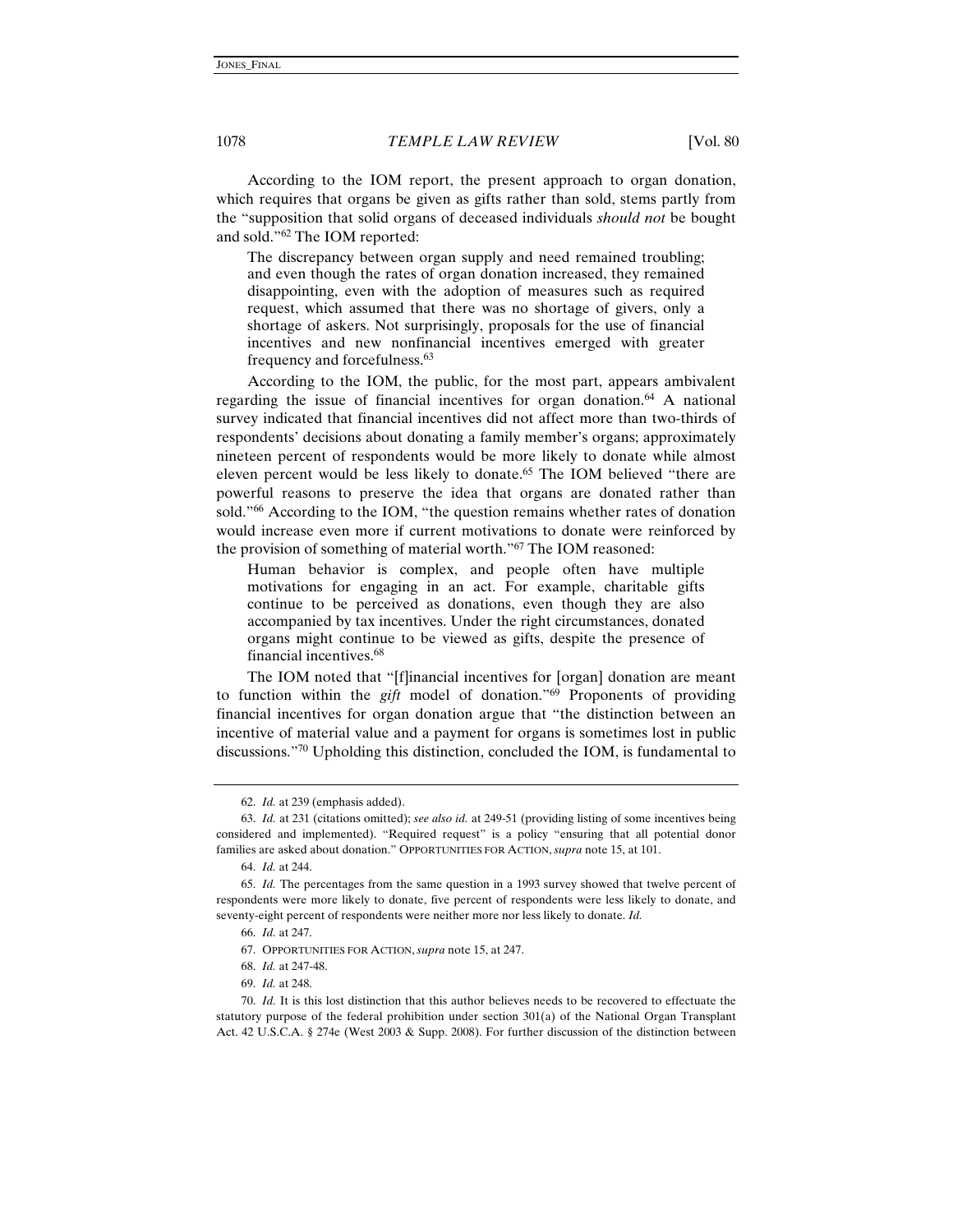"whether . . . the strengths of the gift model can be preserved [where] donation is rewarded by a financial payment."71 Opinions diverge as to whether financial incentives for organ donation can promote the goals of the gift model without risking commodification of the human body.72

The IOM specifically considered the hypothetical proposal to pay funeral expenses as an incentive for organ donation.<sup>73</sup> According to the IOM, "[s]urvey data consistently indicate that the public would be more receptive to an incentive program involving a funeral payment than a direct cash payment for organs."74 In fact, the IOM stated that a \$1000 "payment earmarked for the deceased donor's funeral expenses as an incentive to consent to donation and an expression of gratitude for the decision may be conceptually and morally distinguishable from buying an organ."75 This is so because the payment would not reflect the actual value of the organ and would be situated within a gift model of donation, analogous to a tax incentive for charitable giving.<sup>76</sup>

In Pennsylvania, a recent study showed that a majority of households supported the general idea of providing financial incentives for organ donation.<sup>77</sup> Eighty-one percent of respondents favored providing payments to help with funeral expenses and nearly twenty-five percent indicated they would be more willing to register and consent to donate if a funeral benefit were provided.<sup>78</sup> Sixty-eight percent of respondents thought that a funeral benefit would make others more likely to donate.<sup>79</sup> The study demonstrated that registered organ donors remain committed to their donation plans and supportive of plans to offer benefits as an incentive to donate.80 Most respondents who disagreed with providing incentives were not registered donors.<sup>81</sup>

76. OPPORTUNITIES FOR ACTION, *supra* note 15, at 248, 250. In the end, the IOM concluded, however, that "a pilot study of the effect of financial incentives should be undertaken only if other, less controversial strategies of increasing organ donation have been tried and proven unsuccessful and if, as a result, policy makers have become inclined to implement such a strategy." *Id.*

77. C.L. Bryce et al., *Do Incentives Matter? Providing Benefits to Families of Organ Donors*, 5 AM. J. TRANSPLANTATION 2999, 2999 (2005).

78. *Id.* at 3002 tbl.2.

79. *Id.* A large majority, however, indicated that \$300 would be "too little" to pay in helping to defray funeral expenses. *Id.* at 3003 fig.1.

80. Bryce et al., *supra* note 77, at 3005.

81. *Id.* Other relevant organizations and observers have supported the idea of further investigating the use of financial incentives in organ donation. *See* LB&FC REPORT, *supra* note 52, at 121-26 (summarizing views of organ donation of key organizations and individuals regarding financial incentives). Some, on the other hand, maintain positions strictly opposed to any form of incentives for organ donation. See *id.* (summarizing views of opponents of use of financial incentives for organ donation).

gifts and commercial activity, see *infra* Part IV.

<sup>71.</sup> *See* OPPORTUNITIES FOR ACTION, *supra* note 15, at 248 ("For example, would families question whether their decision to donate was motivated by the desire to save the life of others or by the funeral benefit? Would this affect the meaning that they find in donation?").

<sup>72.</sup> *Id.* at 248-49.

<sup>73.</sup> *Id.* at 248-50.

<sup>74.</sup> *Id.* at 249.

<sup>75.</sup> LB&FC REPORT, *supra* note 52, at 121.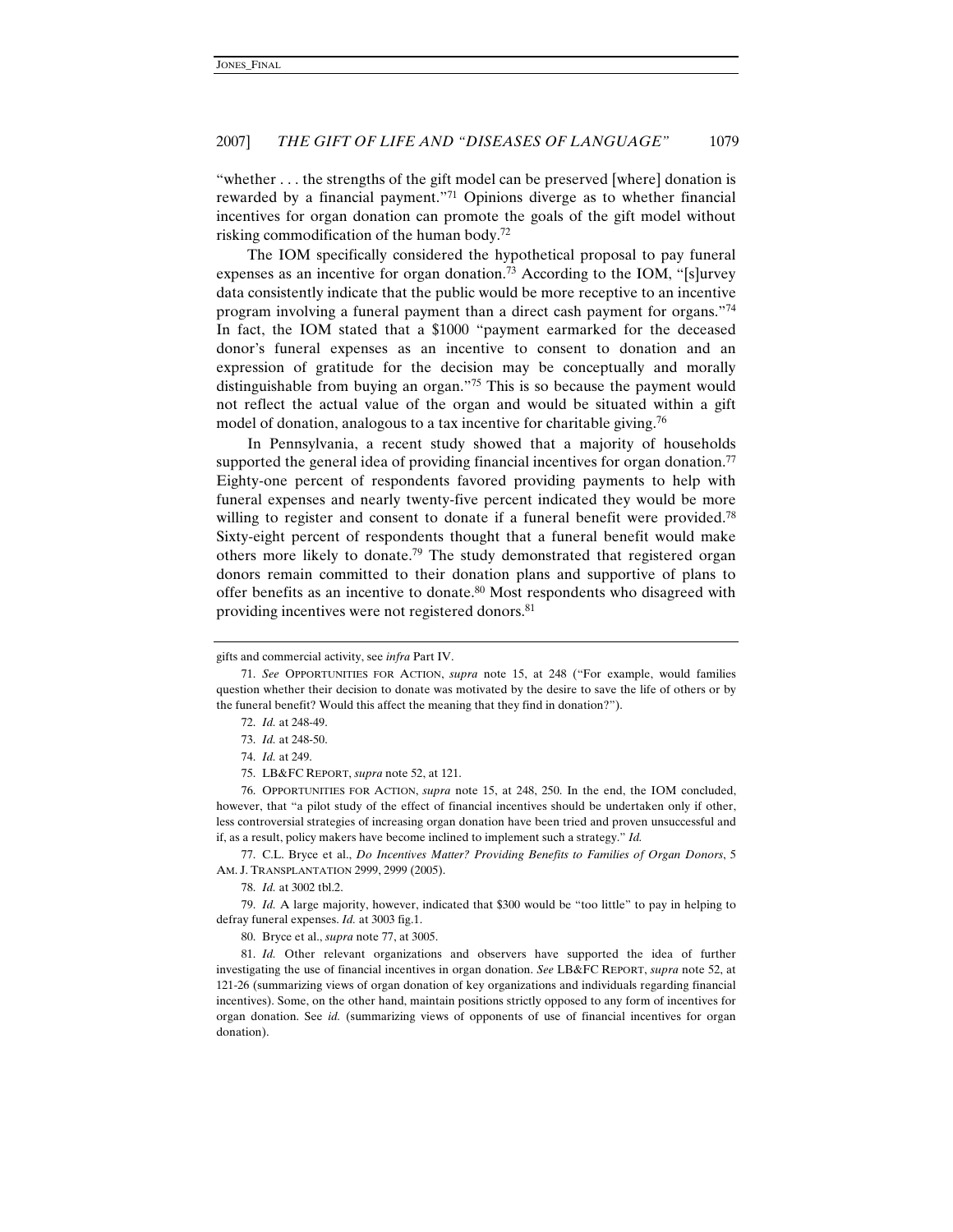While there is movement to integrate financial incentives such as Pennsylvania's funeral-expense benefit into the organ donation process and studies have shown that the public would not necessarily oppose such a development, the question remains to what extent *can* such incentives legally be used in light of the prohibition in NOTA section  $301(a)$ . The Advisory Committee on Organ Transplantation ("ACOT")<sup>82</sup> has discussed the scope of NOTA's prohibition in relation to incentives and addressed the question of what is prohibited and, conversely, what should be permitted under federal law. ACOT concluded that "clarification and greater specificity [was needed] in regard to the broad and somewhat confusing prohibition of valuable consideration in the context of organ donation."83 In fact, ACOT recommended amending NOTA to give the Department of Health and Human Services discretion in further defining "valuable consideration."84 ACOT explained that "[it] has concluded that a process to limit the scope of 'valuable consideration' would encourage the development of ethical practices to increase the supply of human organs and provide certainty to the transplant community about the scope of permissible activities."85

83. ADVISORY COMM. ON ORGAN TRANSPLANTATION, U.S. DEP'T OF HEALTH & HUMAN SERVS., SUMMARY NOTES FROM FALL MEETING (2004), *available at* http://www.organdonor.gov/ research/acot11\_2004.htm [hereinafter ACOT FALL 2004 MEETING NOTES]. ACOT considered the legality of fourteen different organ donation incentive options, one of which was the payment of funeral expenses for deceased donors. ADVISORY COMM. ON ORGAN TRANSPLANTATION, U.S. DEP'T OF HEALTH & HUMAN SERVS., SUMMARY NOTES FROM SPRING MEETING (2004), *available at*  http://www.organdonor.gov/research/acot5\_2004.htm [hereinafter ACOT SPRING 2004 MEETING NOTES]. While ACOT did not find funeral benefits to be unquestionably acceptable under the NOTA prohibition, it found that a funeral-benefit program would be an "ideal" study and voted to keep the funeral-benefits concept under consideration. *Id*. The fourteen potential incentives for organ donation considered by ACOT were as follows: "[p]ayment for organ procurement-related expenses (i.e., removal, transportation, quality control, processing, etc.)"; "[p]ayment for lost wages experienced by living donors"; "[p]ayment for travel and subsistence expenses for living donors"; "[c]ongressional commemorative medal for organ donors"; "[p]referred status"; "[p]aired exchange"; "[p]ayment of funeral expenses for deceased donors"; '[t]ax deduction to a person previously designated by a deceased donor"; "[r]efundable credit to individuals who donate their organs at death"; "[i]nsurance policy to be received by a person or organization designated by the donor following successful donation"; "[g]uaranteed lifetime health insurance coverage for living donors"; "[b]onuses paid to individuals and organizations involved in organ procurement"; "[l]iving donor/deceased donor exchange"; and "[d]irect cash payment." *Id.* app. A.

84. ADVISORY COMM. ON ORGAN TRANSPLANTATION, U.S. DEP'T OF HEALTH & HUMAN SERVS., RECOMMENDATIONS 36-41 (2004), *available at* http://www.organdonor.gov/research/ acotrecs36-41.htm.

85. *Id*. In further explanation of the proposed amendment, ACOT stated:

 The Secretary's authority should be limited to legitimate and beneficial practices that are intended to increase the supply of human organs, without creating a commercial market for

<sup>82.</sup> The ACOT assists the Secretary of the U.S. Department of Health and Human Services ("HHS") in "[e]nhancing organ donation, [e]nsuring that the system of organ transplantation is grounded in the best available medical science, [a]ssuring the public that the system is as effective and equitable as possible, and thereby [i]ncreasing public confidence in the integrity and effectiveness of the transplantation system." OrganDonor.Gov, U.S. Department of Health and Human Services, Advisory Committee on Organ Transplantation, http://www.organdonor.gov/research/acot.htm (last visited Aug. 27, 2008). For more information on the composition and expertise of the ACOT, see *id.*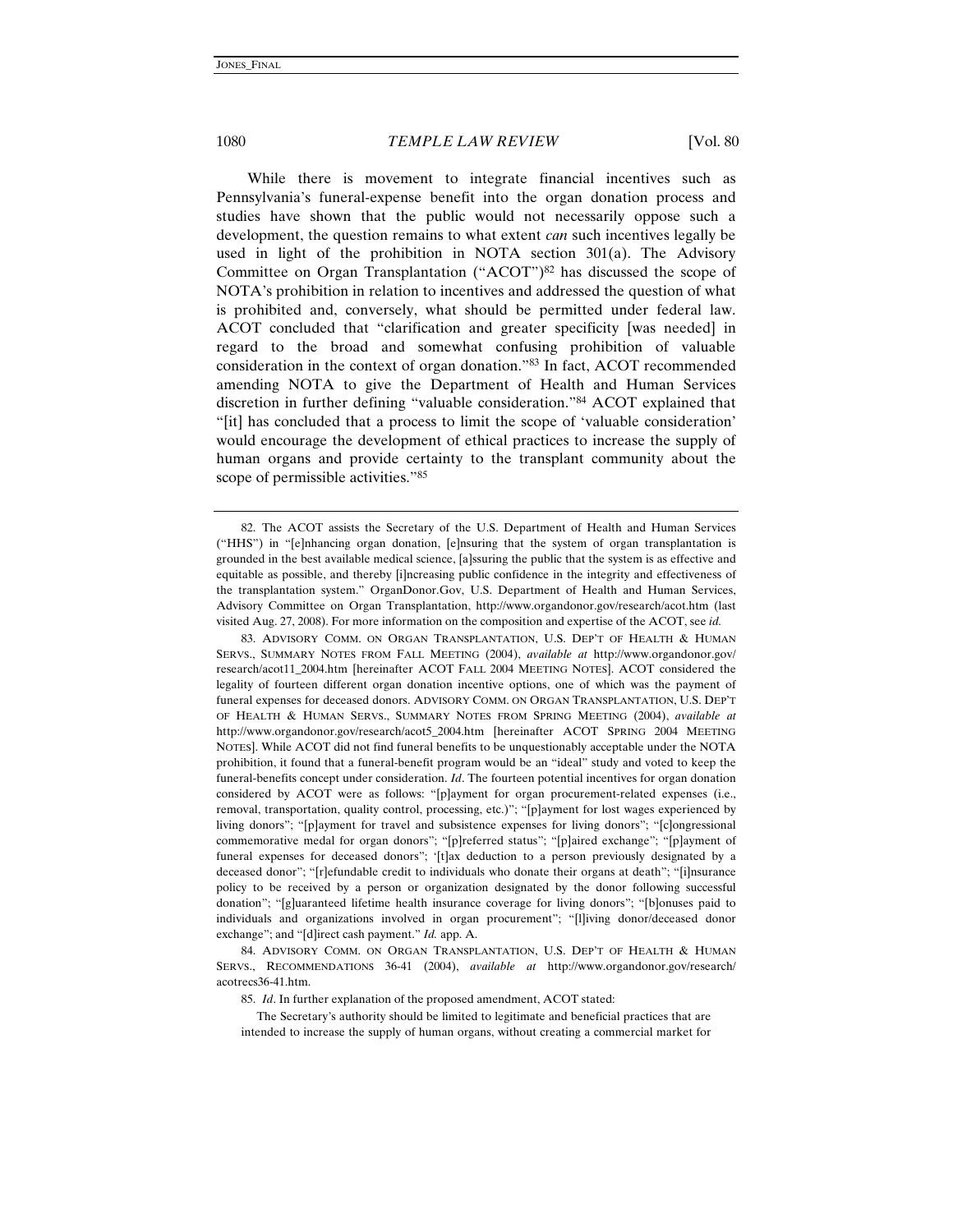# III. PENNSYLVANIA'S FUNERAL BENEFIT, NOTA SECTION 301(A), AND "DISEASES OF LANGUAGE"86

Since Pennsylvania's Organ Donor Advisory Committee first proposed a funeral expense pilot program in 1999,<sup>87</sup> Pennsylvania's Department of Health has held that "reimbursing an organ donor's funeral expense necessarily violates NOTA [s]ection 301(a)" and its prohibition on the transfer of human organs for valuable consideration.<sup>88</sup> Whether it violates NOTA depends on the language of the law and how it is interpreted. In the nearly twenty-three-year period since NOTA's adoption in 1984 through March 2007, however, neither the U.S. Department of Justice nor any court decision had announced an official interpretation of the prohibition under section  $301(a)$ .<sup>89</sup>

#### *A. Effectuating Statutory Purpose*

Chief Justice John Marshall said "[t]o listen well is as powerful a means of communication and influence as to talk well."90 In scrutinizing any statute, one

the purchase or sale of human organs or posing a risk of coercion of a potential donor or donor family. In addition, the Secretary should be required to obtain an appropriate independent ethical evaluation before excluding any practice from the prohibition on valuable consideration.

 . . . Regulatory authority is both more flexible and more responsive to innovation than an expanded statutory list of practices that are not included in the term "valuable consideration."

*Id*.; *see also* LB&FC REPORT, *supra* note 52, at 126 (noting lack of response to ACOT's proposal).

86. Reed Dickerson writes that "the job of writing a clear statute remains formidable. . . . due to several important, and largely curable, diseases of language." Reed Dickerson, *The Diseases of Legislative Language*, 1 HARV. J. ON LEGIS. 5, 6 (1964).

87. See *supra* notes 55-56 and accompanying text for a discussion of the history of Pennsylvania's funeral-expense program and other organ donor initiatives.

88. LB&FC REPORT, *supra* note 52, at 126. Neverthelses, Pennsylvania's OPOs have disagreed. The Legislative Budget and Finance Committee Report noted:

 General counsel to one of Pennsylvania's two OPOs argued the point in a March 28, 2000, letter to DOH, concluding that the NOTA prohibition is limited only to the *selling* of organs for profit and that "it is inconsistent with the express language of [NOTA], as well as the legislative history, to broaden the prohibition well beyond its express words to somehow prohibit the *reimbursement* of a portion of the funeral expenses of an organ donor."

*Id.* (quoting Letter from General Counsel, Pennsylvania OPO, to Pennsylvania DOH (Mar. 28, 2000) (emphasis in original). OPO counsel pointed to NOTA section 301(a)'s status as a criminal statute in arguing that it "should be strictly construed and strictly limited to pure commercial transactions in human organs." LB&FC REPORT, *supra* note 52, at 126. "To do otherwise 'would violate the basic tenets of statutory construction and criminalize conduct that [was] never expressly addressed.'" *Id.*  (quoting Letter from General Counsel, Pennsylvania OPO, to Pennsylvania DOH, *supra*).

89. In late March 2007, however, the Department of Justice issued a memorandum opinion addressing the interaction between NOTA section 301(a) and the practice of kidney-exchange agreements. Legality of Alternative Organ Donation Practices Under 42 U.S.C. § 274(e), 31 Op. Off. Legal Counsel (Mar. 28, 2007), *available at* http://www.usdoj.gov/olc/2007/organtransplant.pdf [hereinafter Legality of Alternative Organ Donation Practices].

90. Thinkexist.com, John Marshall Quotes, http://en.thinkexist.com/quotes/John\_Marshall (last visited Aug. 27, 2008).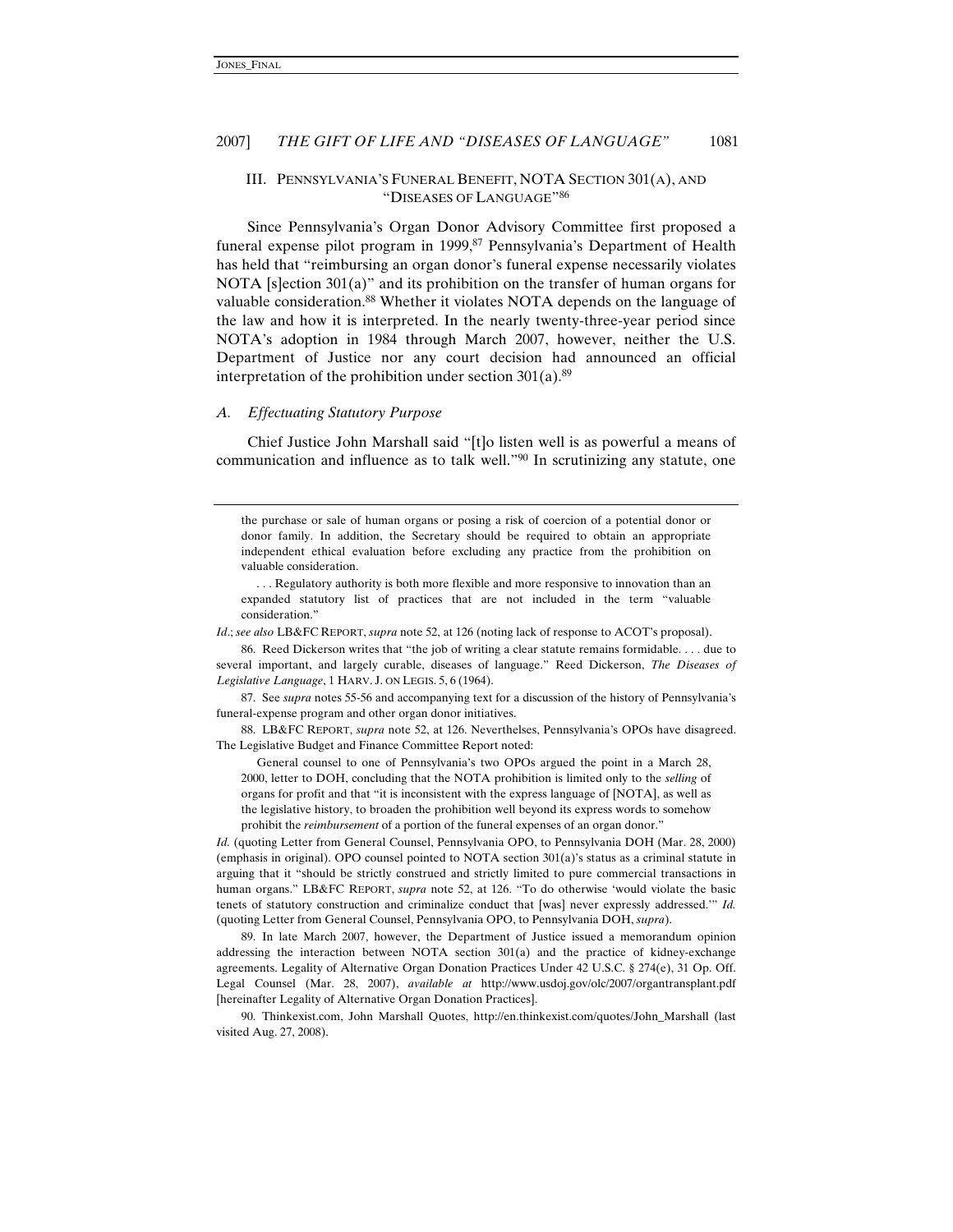must listen to what the legislature attempted to communicate by engaging in the careful process of interpreting and construing statutory language.<sup>91</sup> The "overriding objective of statutory construction is to effectuate statutory purpose"92—to discover and give meaning to what was intended by what was said. Rules of statutory construction and interpretation help this process, if needed.93 Determining the legislature's intent and purpose through a statute begins by looking at the express language of the statute itself.94 If the statute's text is clear, the inquiry proceeds no further.<sup>95</sup> Justice Felix Frankfurter noted, however, that "the phrasing of a document, especially a complicated enactment, seldom attains more than approximate precision."<sup>96</sup>

92. CONG. RESEARCH SERV. OF THE LIBRARY OF CONG., STATUTORY INTERPRETATION: GENERAL PRINCIPLES AND RECENT TRENDS 3 (2006) [hereinafter STATUTORY INTERPRETATION: GENERAL PRINCIPLES AND RECENT TRENDS].

93. SINGER & SINGER, *supra* note 5, § 45:2, at 15.

94. STATUTORY INTERPRETATION: GENERAL PRINCIPLES AND RECENT TRENDS, *supra* note 92, at 2.

96. Felix Frankfurter, *Some Reflections on the Reading of Statutes*, 47 COLUM. L. REV. 527, 528 (1947)). Frankfurter continued:

If individual words are inexact symbols, with shifting variables, their configuration can hardly achieve invariant meaning or assured definiteness. Apart from the ambiguity inherent in its symbols, a statute suffers from dubieties. It is not an equation or a formula representing a clearly marked process, nor is it an expression of an individual thought to which is imparted the definiteness a single authorship can give. A statute is an instrument of government partaking of its practical purposes but also of its infirmities and limitations, of its awkward and groping efforts.

*Id.* Such "diseases of language," as originally described by Reed Dickerson, include ambiguity, vagueness, precision, and generality—all in the extreme. Dickerson, *supra* note 86, at 6-14. For example, ambiguous language may include a word that is equivocal—that is it has "'different significations equally appropriate'" or is "'capable of double interpretation.'" *Id*. at 6 (quoting III Oxford English Dictionary E263 (James A.H. Murray ed., 1933)). Ambiguities can be: (1) semantic, in that their "uncertainties of meaning[] . . . are traceable to the multiplicities of dictionary meanings, which exist independently of context"; (2) syntactic, which are "uncertainties of modification or reference within the particular statute"; or (3) contextual, where there is simply an internal inconsistency or uncertain implication within the context of the statute. *Id.* at 7-8. Language is vague, however, "to the degree to which, independently of equivocation, [it] is uncertain in its respective applications to a number of particulars." *Id.* at 10. "[T]he uncertainty of vagueness lies in marginal questions of degree." *Id.* For example, the word "he" in a sales agreement could equally refer to the seller or the buyer and is, therefore, ambiguous in that it is not apparent which of the two is intended. The term is not vague because it plainly refers to a male person. There is no degree of "maleness" needed to understand what is anticipated by the term "he." Conversely, while the word "intentional" in the same sales agreement would clearly denote the idea of "deliberate," it raises the question as to what degree of deliberateness is anticipated. The term, consequently, is not ambiguous—there is no "either-or" question—but is vague because it is unclear as to the extent or amount of the concept envisioned. Dickerson, *supra* note 86, at 10*.* Vagueness, too, may be either semantic or contextual. It is possible that vagueness may be desirable depending on the extent to which it is "desirable to leave the

<sup>91.</sup> The terms *interpretation* and *construction* are, for the most part, used interchangeably in this Article. Moreover, this Article is not intended to engage the full scope of the discussion regarding the interpretation and construction of statutes. For an illustration of how voluminous the discussion of statutory interpretation is, see the extensive list of articles addressing the topic at, for example, SINGER & SINGER, *supra* note 5, § 45:01, at 2 n.1.

<sup>95.</sup> *Id.*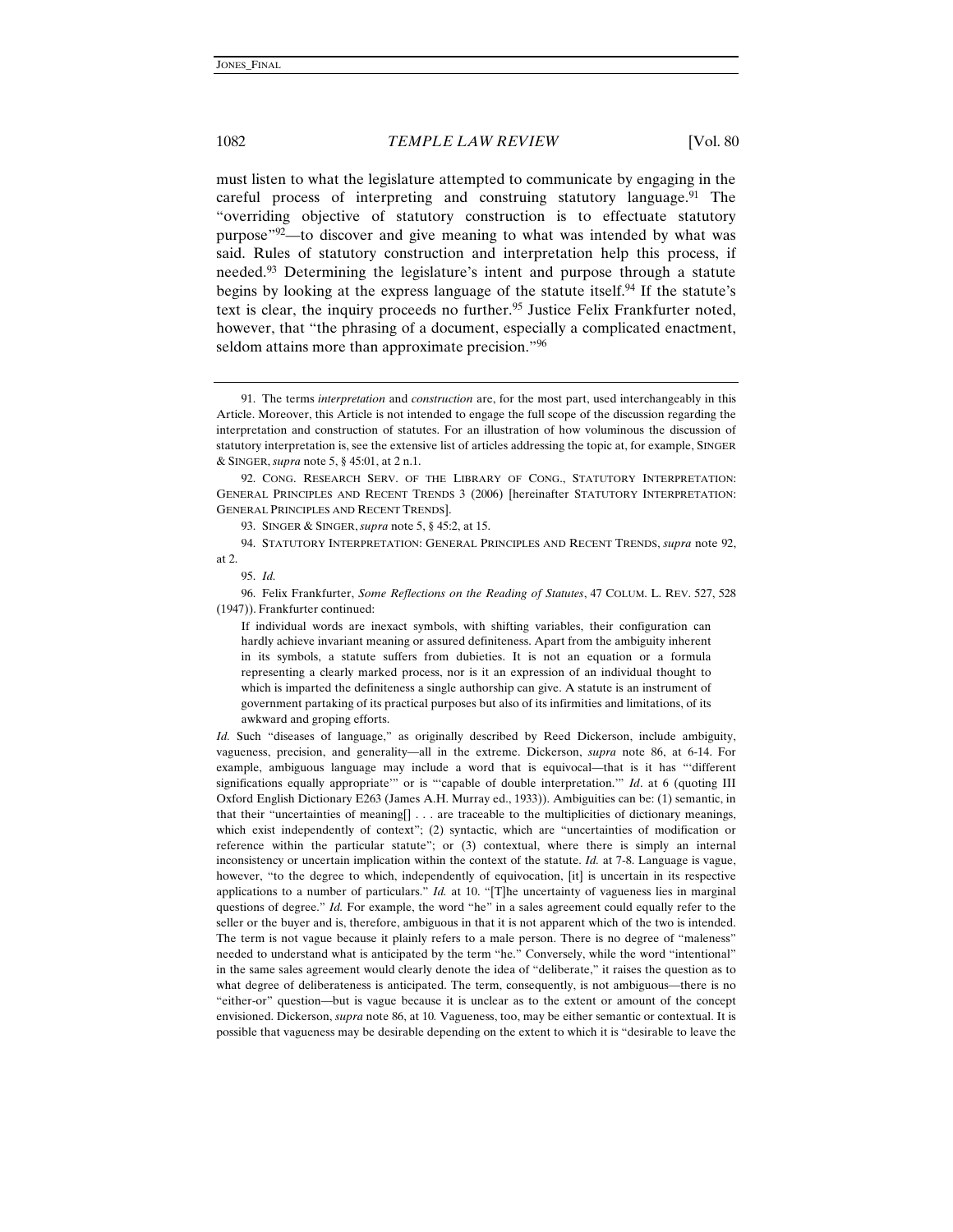The express language of NOTA section 301(a) proscribes the transfer of human organs for "valuable consideration"<sup>97</sup> but never defines the term. Therefore, the full scope of reference covered by the term cannot be known from the language of the statute. Moreover, the law does not describe the characteristics that are essential to defining the concept from which the totality of the prohibition can be determined. It gives examples only as to what is *not* included within the term.<sup>98</sup> As such, NOTA section  $301(a)$  clearly suffers from a "disease of language" in that it is overly broad and, therefore, too general. Nevertheless, two aspects of the language, in light of accepted rules of interpretation and construction, are instructive in working out how to effectuate its purpose, in interpreting what was intended, and, therefore, in understanding what the law is.

#### 1. Technical Meaning

First, "valuable consideration" is a term with associated technical meaning likely culled from the field of contract law. Such a technical term—unless otherwise defined by statute—brings with it the accepted and well-established technical meaning associated with it.<sup>99</sup> Under contract law, "consideration" signifies a bargained-for exchange between parties that serves as the basis for an enforceable contract.<sup>100</sup> The exchange is mutually induced—meaning that one party intends to induce the other's response and also intends to be induced by the other's response.101 The other party then responds in accordance with the inducement.102 Conversely, where a *gratuitous* transfer is made there is no

resolution of uncertainties to those who will administer and enforce the statute." *Id*. at 11. "A term is 'general' when it is not limited to a unique referent and thus can denote more than one." *Id*. at 12. "[C]lasses denoted in a statute should be neither broader nor narrower than those appropriate to carrying out the legislature's objectives." DICKERSON, *supra* note 4, at 52; Dickerson, *supra* note 86, at 12. Finally, "[o]ver-precision and over-particularity not only needlessly circumscribe the actions of those who are affected by the statute but make it harder to read, understand, and administer." Dickerson, *supra* note 86, at 12.

<sup>97.</sup> National Organ Transplant Act § 301(a), 42 U.S.C.A. § 274e (West 2003 & Supp. 2008).

<sup>98.</sup> See *supra* note 50 and accompanying text for a list of the examples of what is not included in the term "valuable consideration."

<sup>99.</sup> *See* STATUTORY INTERPRETATION: GENERAL PRINCIPLES AND RECENT TRENDS, *supra* note 92, at 5-6 (citing Astoria Fed. Sav. & Loan Ass'n v. Solimino, 501 U.S. 104, 108 (1991)). "'[W]here a common law principle is well established, . . . the courts may take it as a given that Congress has legislated with an expectation that the principle will apply except "when a statutory purpose to the contrary is evident."'" *Id*. at 6 n.21 (omission in original) (quoting *Astoria*, 501 U.S. at 108).

<sup>100.</sup> RESTATEMENT (SECOND) OF CONTRACTS § 71(1) (1979).

<sup>101.</sup> *See id.* § 71(2) (explaining requirement of mutual promises).

<sup>102.</sup> *See id.* § 71 cmt. b (noting that requirement of bargain for valid consideration implies requirement of mutual inducement). In fact, other areas of federal law that use the term *valuable consideration* use it to describe things of value that serve as an inducement for a contract, deal, transfer, sale, business arrangement, or the like. *See, e.g.*, 15 U.S.C. § 1679b(b) (2000) (barring credit repair organizations from charging or receiving money or other valuable consideration for performance of any service that credit repair organization has agreed to perform for any consumer before such service is fully performed); 22 U.S.C. § 4341(7) (2000) (defining "profits" as cash and other valuable consideration); 29 U.S.C. § 1802(7) (2000) (defining "farm labor contractor" as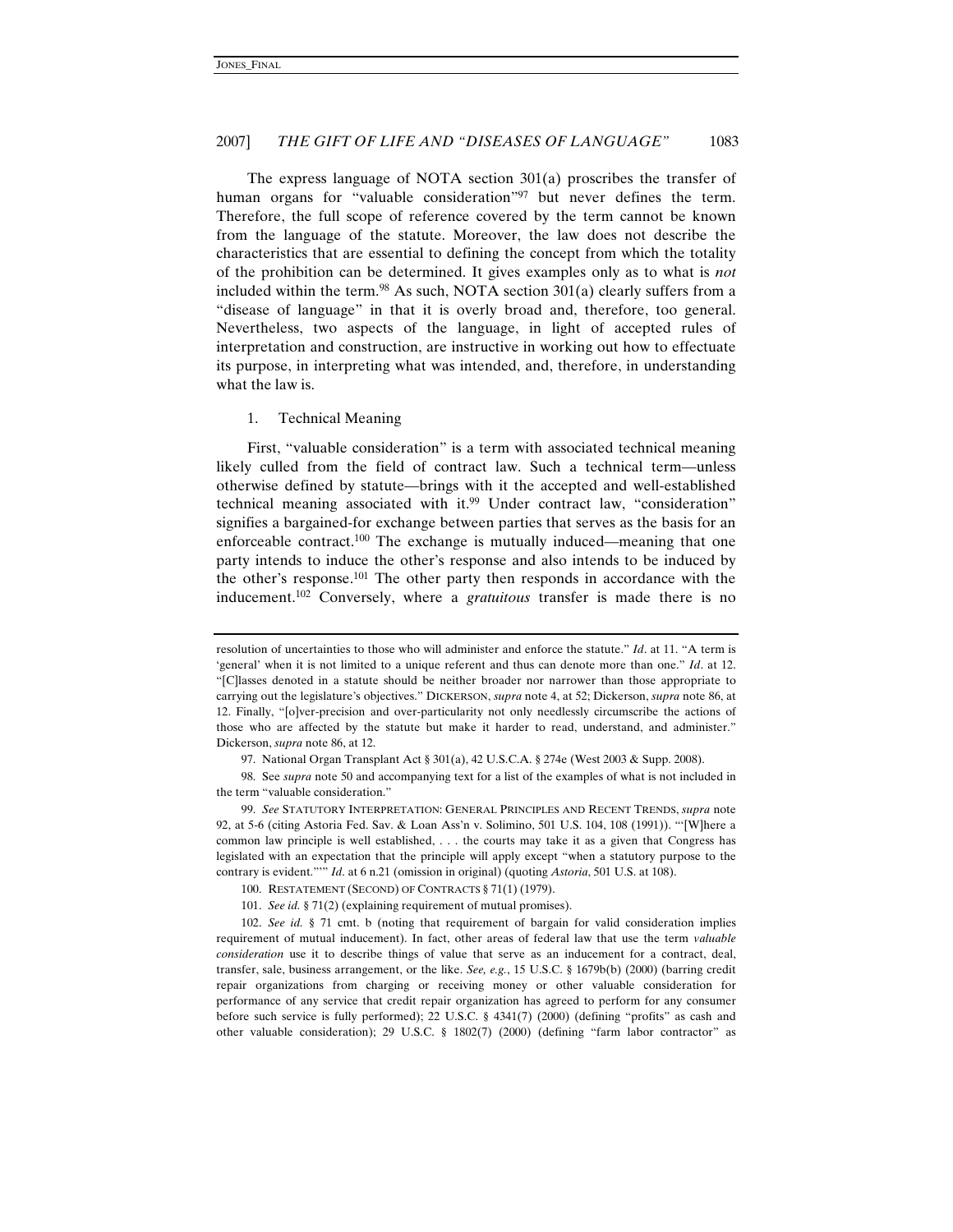*consideration* involved even if the receiving party subsequently promises to pay the value of the thing transferred to the one who made the gift.103 Therefore, the use of the phrase "valuable consideration" suggests that a contract-type, bargained-for exchange—as opposed to a gratuitous exchange—is what was intended to be prohibited by NOTA section 301(a).

The legislative history of NOTA corroborates this perspective. The Senate Committee on Labor and Human Resources Report No. 98-382, dated April 6, 1984, addressing NOTA, stated that it "[p]rohibits the interstate *buying and selling* of human organs for transplantation."104 It further stated that "the prohibition on the buying and selling of human organs is directed at preventing the for-profit *marketing* of kidneys and other organs"105 and that "[i]t is the sense of the Committee that individuals or organizations should not *profit* by the sale of human organs for transplantation."106 *Buying*, *selling*, *marketing*, and *profit*<sup>107</sup> are all terms relating to commercial business transactions.108

103. RESTATEMENT (SECOND) OF CONTRACTS § 71, cmt. b (using following example as illustration: "*A* receives a gift from *B* of a book worth \$10. Subsequently *A* promises to pay *B* the value of the book. There is no consideration for *A*'s promise. This is so even though *B* at the time he makes the gift secretly hopes that *A* will pay him for it.").

- 104. S. REP. NO. 98-382, at 2 (1984),*reprinted in* 1984 U.S.C.C.A.N. 3975, 3976 (emphasis added).
- 105. *Id.* at 4, 1984 U.S.C.C.A.N. at 3978 (emphasis added).
- 106. *Id.* at 16, 1984 U.S.C.C.A.N. at 3982 (emphasis added).
- 107. *Id.* at 1-2, 4, 16, 1984 U.S.C.C.A.N. at 3975-76, 3978, 3982.

108. *See* POSITION STATEMENT: KIDNEY PAIRED DONATIONS, KIDNEY LIST DONATIONS AND NOTA § 301, at 6 (2006), *available at* http://www.unos.org/SharedContentDocuments/WMCD-1297256-v9-UNOS\_Revised\_NOTA\_301\_Position\_Paper.pdf (noting that Congress's intent in enacting NOTA was to criminalize purchase and sale of organs for profit, as in commercial business transaction). Associate General Counsel to UNOS also concluded that paired kidney donations involved conditional gifts—not transfers induced by valuable consideration—and were, therefore, not restricted by section 301(a) of the NOTA, Pub. L. No. 98-507, 98 Stat. 2339 (1984) (codified as amended at 42 U.S.C.A. § 274e (West 2003 & Supp. 2008)). POSITION STATEMENT, *supra*, at 3-6. These transactions work, counsel concluded, within the basic gift framework and any incidental emotional or psychological benefit to the donor in "desiring to help a family member, friend, or someone else for whom the donor feels a personal bond or from the donor's desire to benefit an unidentified fellow human being," is an inherent component of donative intent in any type of gift and is not to be confused with "consideration." *Id.* The Senate, by unanimous consent, passed the Living Kidney Organ Donation Clarification Act, S. 487, 110th Cong. (2007), *available at* http://frwebgate.access.gpo.gov/cgi-bin/getdoc.cgi?dbname=110\_cong\_bills&docid=f:s487es.txt.pdf, in February 2007. ERIN D. WILLIAMS ET AL., CRS REPORT FOR CONGRESS, LIVING ORGAN DONATION AND VALUABLE CONSIDERATION (2007), *available at* http://opencrs.cdt.org/document/RL33902 (summarizing legislative history). The House responded by passing a companion measure, the Charlie W. Norwood Living Organ Donation Act, H.R. 710, 100th Cong. (2007), by a unanimous vote. WILLIAMS ET AL., *supra*. Together, the bills sought to amend NOTA to the effect that kidney paired donation would not constitute the transfer of a human organ "valuable consideration." *Id.* The Norwood Act has since become law, excluding human organ paired donation from the prohibition in NOTA section 301(a). Charlie W. Norwood Living Organ Donation Act, § 2, Pub. L. No. 110-144

someone who receives valuable consideration); 42 U.S.C. § 1382b(c)(1)(C)(iii)(I) (2000) (using valuable consideration as threshold for determining ineligibility for supplemental security income benefits); 47 U.S.C. § 338(e) (2000) (barring satellite carriers from accepting monetary payment or other valuable consideration for carrying local television broadcast stations); 47 U.S.C. § 508(a) (2000) (requiring disclosure of valuable consideration given to broadcast station employees).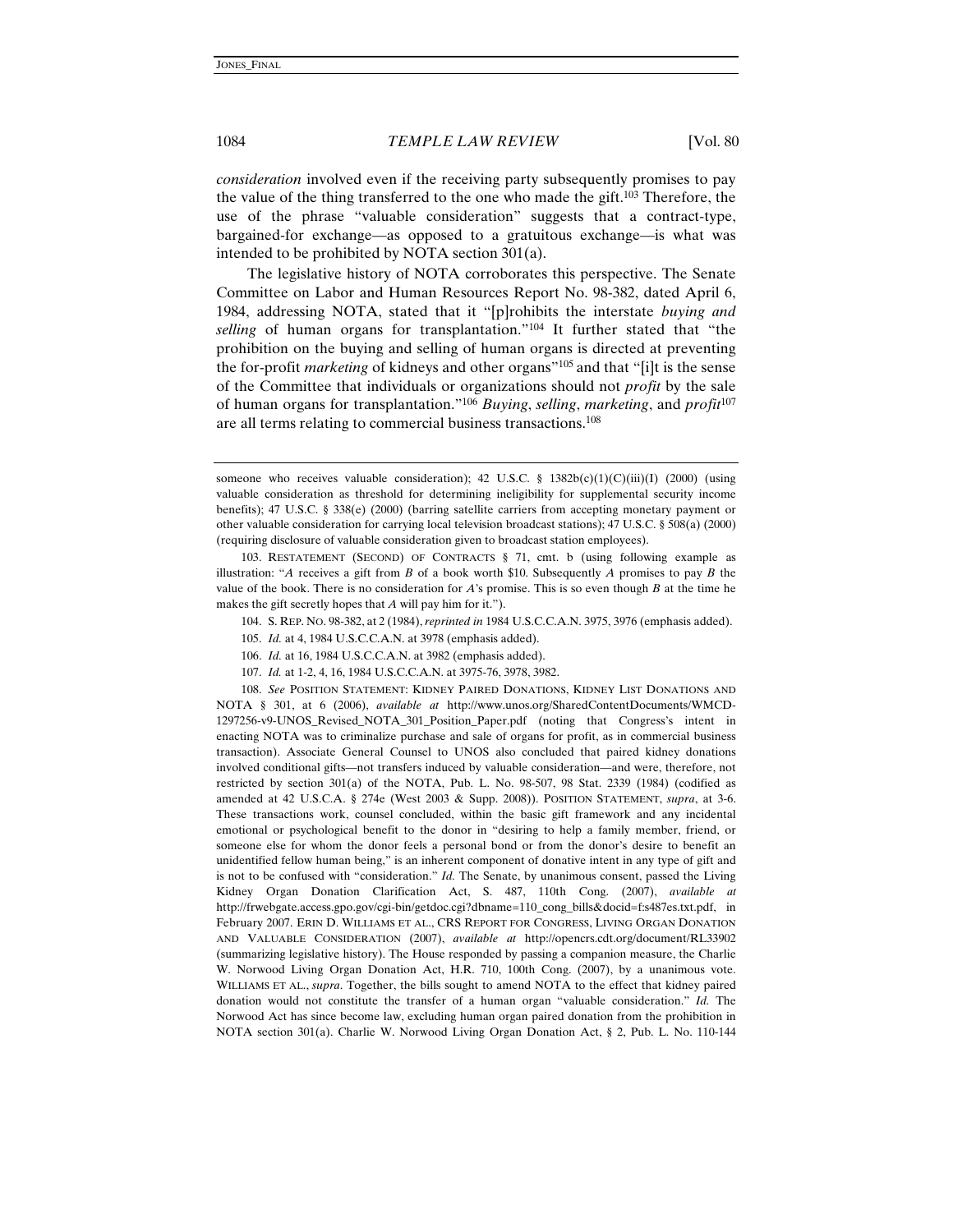#### 2. Criminal Provisions and the Rule of Lenity

The second important aspect of the phrase "valuable consideration" is that its prohibition is enforced by criminal penalties.<sup>109</sup> Criminal statutes generally are strictly construed such that any reasonable doubt about their meaning is to be strictly construed with uncertainties decided in favor of those subject to the statute.110 This rule of lenity flows from the concern that "expansive judicial interpretations [would] create penalties not originally intended by the legislature."111 Narrow construction and interpretation of criminal prohibitions, therefore, ensures both "fair warning of the boundaries of criminal conduct and that legislatures, not courts, define criminal liability."112 Accordingly, the prohibition imposed against the transfer of human organs for valuable consideration—because it is a penal provision about which uncertainty exists regarding the full scope of the term "valuable consideration"—must be interpreted narrowly, thereby limiting the scope of prohibited activity to that clearly covered by the language of the statute.

# *B. Memorandum Opinion of the U.S. Department of Justice*

On March 28, 2007, the U.S. Department of Justice ("DOJ") issued a memorandum opinion to the U.S. Department of Health and Human Services regarding the legality of kidney-exchange practices in light of NOTA section  $301(a)$ .<sup>113</sup> Because each kidney-exchange procedure reviewed involved a transfer of a human organ in return for a benefit to the living donor's intended recipient as a third party, it called into question the legality of the practice under NOTA

111. *Id.* § 59:3, at 133.

<sup>(2007).</sup> 

<sup>109. 42</sup> U.S.C.A. § 274e. As discussed *supra* in Part II.C, violations of the NOTA section 301(a) prohibition are subject to criminal penalties of a possible \$50,000 fine, five years' imprisonment, or both. "Where the primary purpose of a statute is expressly enforceable by fine, imprisonment, or similar punishment the statute is always construed as penal." SINGER & SINGER, *supra* note 5, § 59:1, at 113.

<sup>110.</sup> *See id.* § 59.3, at 126-31 (citing State v. Cox, 908 P.2d 603, 618 (1995) (discussing strict construction of penal statutes); Cleveland v. United States, 531 U.S. 12, 25 (2000) (discussing need to resolve ambiguity of criminal statute in favor of less harsh alternative); United States v. Fruit Growers Express Co., 279 U.S. 363, 369 (1929) (noting that defendant is entitled to reasonably strict construction of statutory language)).

<sup>112.</sup> *Id.* Strict construction is a means of assuring fairness to persons subject to the law by requiring penal statutes to give "clear[] and unequivocal[]" warning in language that people generally would understand, concerning "actions [that] would expose [them] to liability for penalties and what the penalties would be." *Id.* § 59:3, at 138.

<sup>113.</sup> Legality of Alternative Organ Donation Practices, *supra* note 89. The DOJ addressed two forms of kidney exchange. The first was the "Living Donor/Deceased Donor Exchange," where a living donor donates a kidney to an unknown, compatible recipient on the list for a deceased donor in exchange for the living donor's intended (but incompatible) recipient receiving some priority on the deceased-donor waiting list, thereby shortening his waiting time. *Id.* at 1. Second was the "Paired Exchange," where an OPO "matches two or more incompatible donor/recipient pairs where each living donor is compatible with another living donor's intended recipient." *Id*.; *see also* LB&FC REPORT, *supra* note 52, at 126-29 (summarizing DOJ opinion on kidney exchange).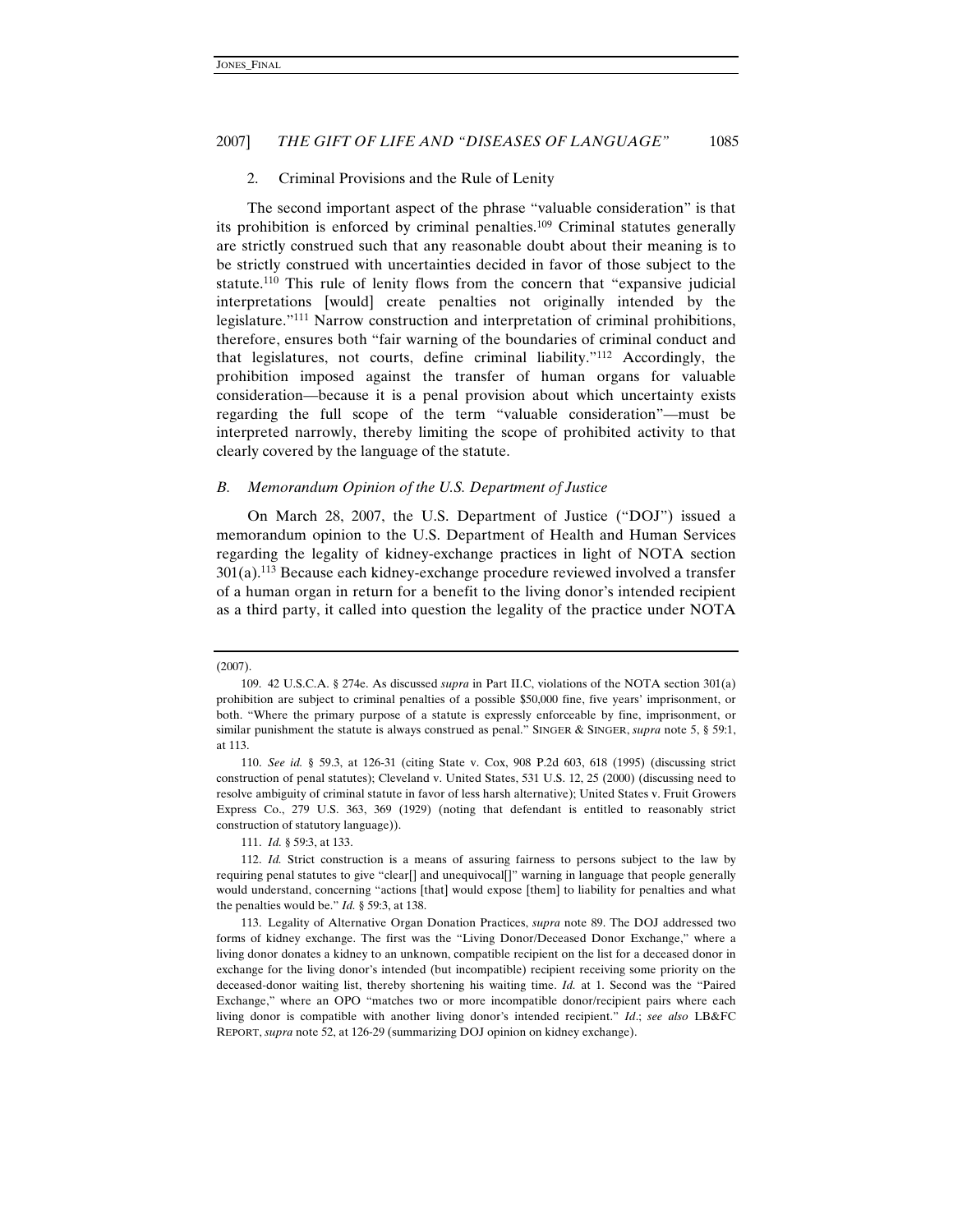section 301(a) as a possible transfer of a human organ for "valuable consideration."114 The DOJ memorandum opinion provided the first official written insight into the interpretation of NOTA section  $301(a)$ .<sup>115</sup> The DOJ concluded that because the kidney programs did not involve exchanges of things of "pecuniary, readily convertible into monetary value,"116 they did not "clear[ly] and definite[ly]" fall within the prohibition of NOTA section 301(a) and, therefore, should be allowed.117 Three aspects of the DOJ's analysis are helpful in evaluating the potential legality of financial incentives generally and Pennsylvania's funeral-benefit program specifically.

First, the DOJ affirmed that NOTA section 301(a) *does not* specifically define "valuable consideration" but simply provides initial guidance as to its meaning by listing certain acts that are *not* valuable consideration.<sup>118</sup> This initial conclusion by the DOJ clarified the role of the language in NOTA by rejecting the notion that anything not expressly excluded from "valuable consideration" under the statute is necessarily included within it. The DOJ's reasoning allowed that an activity not specifically excluded from "valuable consideration" under NOTA section 301(a) could possibly still be a permitted activity.<sup>119</sup>

Second, the DOJ's opinion helped further define "valuable consideration." The DOJ concluded—following a process of legal analysis and statutory interpretation—that the term "valuable consideration" in the context of organ donations involves "some sort of buying and selling, or otherwise commercial transfer, of organs."120 It is important to note that DOJ's analysis focused heavily on the involvement of *monetary* value in the transfer of human organs and how the presence or absence of monetary value impacts the conclusion that a transaction contains "valuable consideration." This focus apparently enabled the DOJ to address the issue at hand as to whether something *not* of monetary value—the kidney-exchange programs—could be "valuable consideration." At this point, the devil is in the detail. The DOJ concluded that for consideration to be *valuable* it must involve something "pecuniary, readily convertible into monetary value."121 It did not, however, conclude the converse: that all things "pecuniary, readily convertible into monetary value" are "valuable

<sup>114.</sup> Legality of Alternative Organ Donation Practices, *supra* note 89, at 1-2.

<sup>115.</sup> See *supra* notes 89, 97-98 and accompanying text for a discussion of the lack of insight as to the scope of NOTA section 301(a) prior to the DOJ's March 2007 memorandum opinion.

<sup>116.</sup> Legality of Alternative Organ Donation Practices, *supra* note 89, at 6.

<sup>117.</sup> *Id.* at 7 (internal quotation marks omitted) (quoting Dowling v. United States, 473 U.S. 207, 214 (1985)).

<sup>118.</sup> *Id.* at 2.

<sup>119.</sup> *Id.* at 3. The kidney exchanges were not specifically excluded from "valuable consideration" and were still permitted by DOJ. *Id.* at 2-7.

<sup>120.</sup> Legality of Alternative Organ Donation Practices, *supra* note 89, at 5. The fact that NOTA section 301(a) is founded on Congress's authority under the Commerce Clause was seen by DOJ to "further suggest[ ] that 'valuable consideration' involves some sort of commercial transaction." *Id.* at 3 (citing United States v. Lopez, 514 U.S. 549, 561 (1995)); *see also* U.S. CONST. art. I, § 8, cl. 3 (granting Congress authority to regulate commerce among states).

<sup>121.</sup> Legality of Alternative Organ Donation Practices, *supra* note 89, at 6.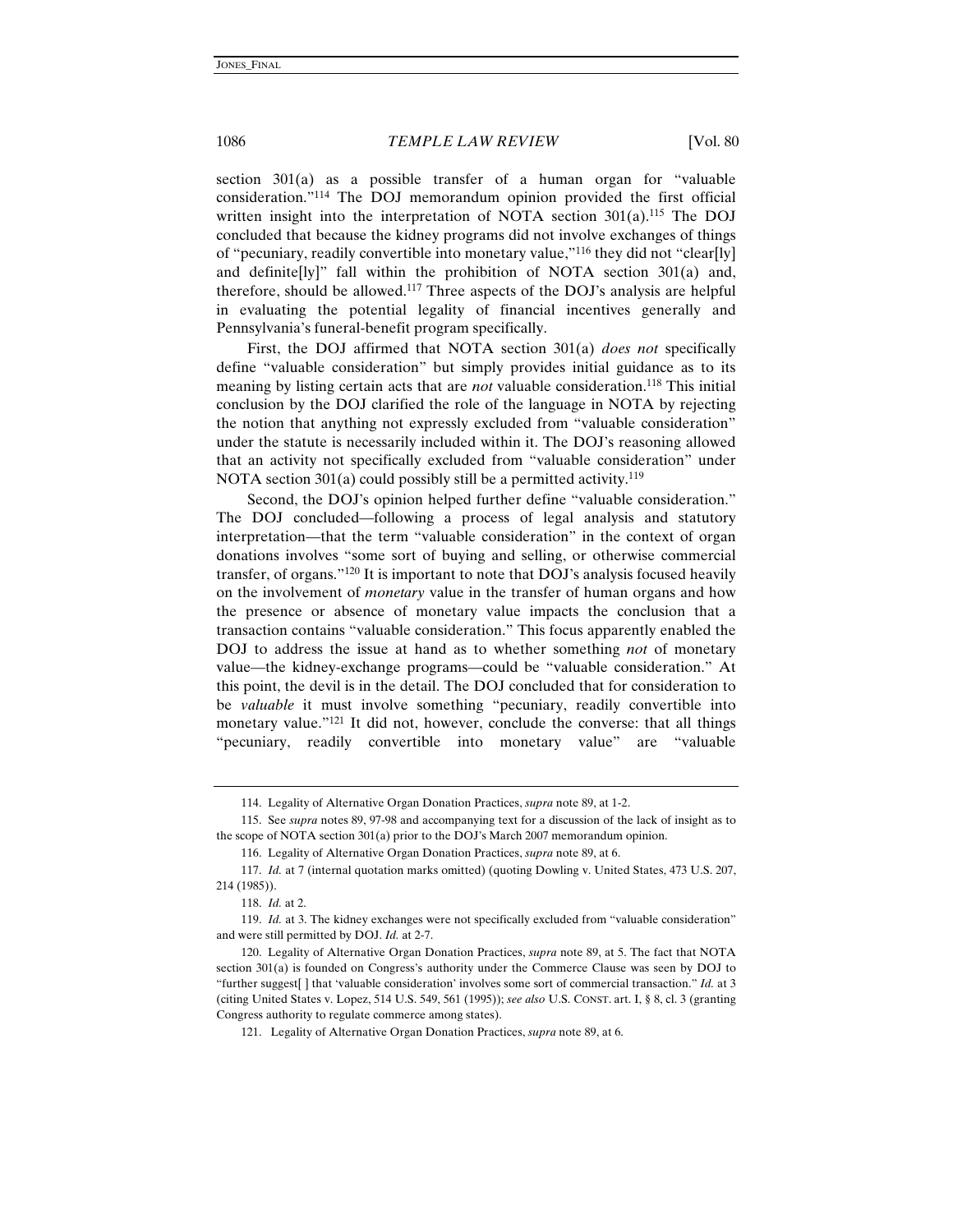consideration." The DOJ ultimately said that "valuable consideration" in section 301(a) of NOTA refers to the "buying and selling of organs for monetary gain or to organ exchanges that are otherwise commercial."122 The fundamental distinction drawn, therefore, was not between the monetary or nonmonetary value of the thing transacted but between the commercial as opposed to noncommercial nature of the transactions.

Third, the DOJ found that the full scope of the phrase "valuable consideration" remained open to some question and that the language of NOTA was not "'clear and definite'" on the point.<sup>123</sup> Given this, the DOJ reasoned that the prohibition in NOTA must be read less harshly because as a criminal statute the rule of lenity required such a narrow reading.124 DOJ recognized "[t]here is no doubt a sense in which any act or thing could be given some value in dollars and cents. But the third-party benefits received under [the kidney-exchange programs] at issue here are not commonly or readily so measured."125 Because NOTA section 301(a) is a criminal statute lacking clarity as to the full scope of its reach, the DOJ concluded that it must be read narrowly,<sup>126</sup> and, therefore, scenarios that could *possibly* be covered by the prohibition were deemed not prohibited because they were not unquestionably included within the required narrow interpretation of the law.127

#### IV. RECOVERING A LOST DISTINCTION

The funeral-benefit program envisioned by Pennsylvania's Act 102128 clearly would provide a payment that is "pecuniary, readily convertible into monetary value."129 There would, therefore, be *valuableness* in the exchange. But, as has been shown above, the key distinction in interpreting NOTA section 301(a) is not in the nature of the things transacted but in the nature of the transaction itself—that is, the key is not simply whether there is monetary gain but whether that monetary gain is clearly and definitely part of a transaction that is *commercial* in nature. Indeed, monetary gain is an element of *valuable consideration* but does not define it—it clarifies the scope of *valuableness*. Monetary gain is significant to the extent it is part of a "buying and selling" or "otherwise commercial" activity.<sup>130</sup>

<sup>122.</sup> *Id.* at 6-7.

<sup>123.</sup> *Id.* at 7 (quoting Dowling v. United States, 473 U.S. 207, 214 (1985)).

<sup>124.</sup> *Id.* at 6-7.

<sup>125.</sup> *Id.* at 6.

<sup>126.</sup> Legality of Alternative Organ Donation Practices, *supra* note 89, at 6-7.

<sup>127.</sup> *See id.* at 7 (concluding that kidney-exchange programs, scenarios possibly covered by NOTA section 301(a), do not violate that provision of statute).

<sup>128. 20</sup> PA. CONS. STAT. § 8622(b) (2006).

<sup>129.</sup> Legality of Alternative Organ Donation Practices, *supra* note 89, at 6. The proposed program would provide a \$300 payment directly to a funeral home on behalf of an organ donor's family. See *supra* notes 52-56 and accompanying text for a discussion of Pennsylvania's legislative efforts to encourage organ donation.

<sup>130.</sup> Legality of Alternative Organ Donation Practices, *supra* note 89, at 6-7.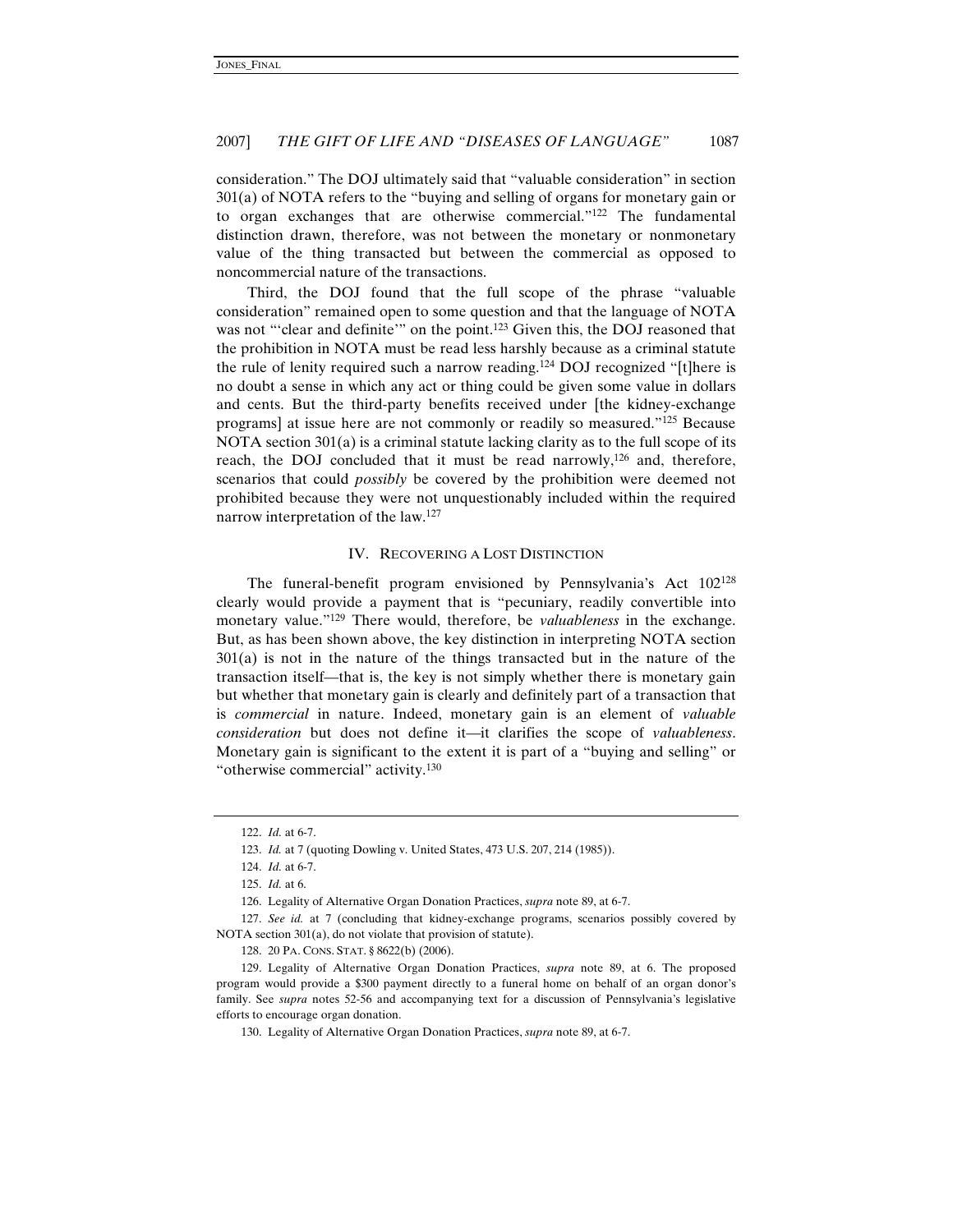There is, therefore, a distinction here—between commercial and noncommercial activity, between a sale and a gift—that, as suggested by the IOM report, gets lost in the discussion of organ donation<sup>131</sup> and that needs to be recovered to effectuate the purpose of NOTA section 301(a). Organ donation operates within a *gift* model.132 It involves a *gratuitous* transfer—a transfer of a human organ *freely, without consideration*, 133 as distinguished from a sale, which, conversely, "imports a transfer *for consideration*,"134 denoting a bargained-for, mutually induced exchange between parties.135 Inasmuch as the kidney-exchange programs reviewed by the DOJ did not have any clear pecuniary transfer, they were deemed not to involve valuable consideration because without obvious monetary value in the exchange there was no *valuableness* in the transfer. Without *valuableness* there could be no *valuable* consideration. This author concludes, however, that the DOJ neither addressed nor resolved (because it did not need to) the definitive question whether, irrespective of the *valuableness* of the things exchanged, the transactions were ultimately *commercial*.

If an organ donation is genuinely made gratuitously—as a gift—then any benefit, even a benefit of monetary value, provided to or on behalf of an organ donor's family in recognition of that gift, would not *necessarily* be a commercial activity because there would simply be no bargained-for, mutually induced business deal but only two gratuitous acts. The law allows for this—such an organ donation with a subsequent donor benefit is either a gift in exchange for a gift<sup>136</sup> or a gratuitous conditional promise.<sup>137</sup> It is important to underscore that such a gift transaction would still be considered a gift even where the amount given in return was equivalent to the market value of the organ donated138 and especially where there was only a minimal payment to help with funeral

135. RESTATEMENT (SECOND) OF CONTRACTS § 71 cmt. b (1979). See *supra* notes 99-103 and accompanying text for a discussion of consideration.

136. *See* 38A C.J.S. *Gifts* § 8 (noting that in gift exchange, benefit is gratuitously made in response to gift of donation).

137. *See* 3 RICHARD A. LORD, WILLISTON ON CONTRACTS § 7.18, at 350-51 (4th ed. 1992) [hereinafter WILLISTON ON CONTRACTS] (explaining that with gratuitous conditional promises, benefit is gratuitously made on condition of gift of donation). Williston explains: "[I]f A were to promise to pay \$5000 to B should B's house burn down within a year, he has made a gratuitous conditional promise; if B's house were to burn down within the year, A would not be liable on his promise because it was gratuitous." *Id*. at 348. Corbin explains as well: "[w]hether something is a consideration [as opposed to merely a condition] depends upon whether it is bargained for by the promisor in exchange for the promise." 2 JOSEPH M. PERILLO & HELEN HADJIYANNAKIS BENDER, CORBIN ON CONTRACTS § 5.34, at 194 (rev. ed. 1995). In fact, Pennsylvania's Superior Court has held that a gift is still a gift even though it is made with the understanding and stipulation that the donor's funeral expenses will be paid with a part of the gifted property. Reynolds v. Maust, 15 A.2d 853, 855 (Pa. Super. Ct. 1940).

138. See *supra* notes 99-103 and accompanying text for a discussion of gift transactions and consideration.

<sup>131.</sup> See *supra* notes 60-75 and accompanying text for a discussion of the IOM report and the distinction between a sale and a gift.

<sup>132.</sup> See *supra* notes 69-72 and accompanying text for the IOM report's conclusion that organ donation operates within a gift model, rather than a commercial transaction model.

<sup>133. 38</sup>A C.J.S. *Gifts* § 1 (1996).

<sup>134.</sup> *Id.* § 8 (emphasis added).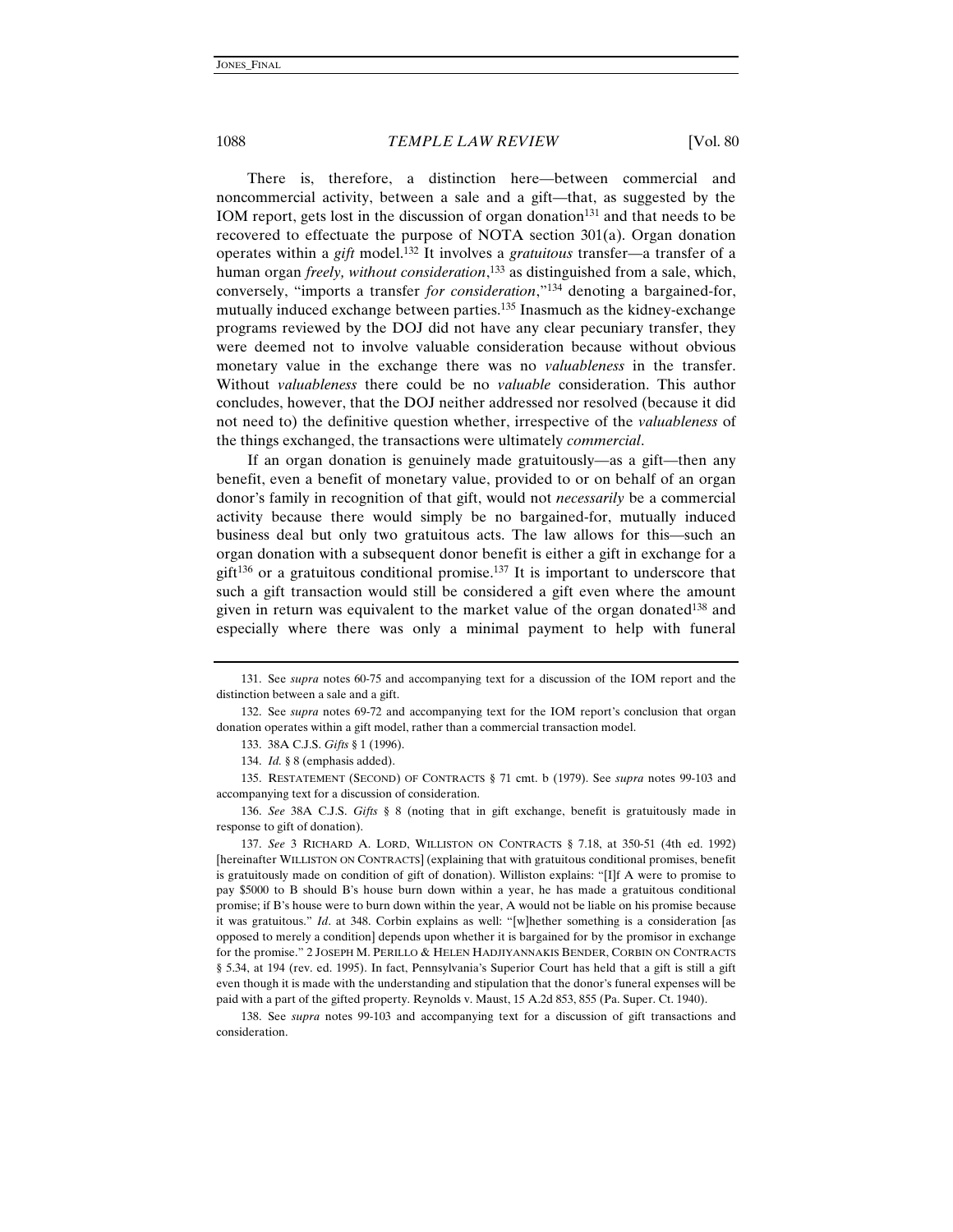expenses.139 The organ donation would be a gift and the subsequent benefit provided also would be a gift given in recognition of the organ donation. Neither would induce the other.

While there may be a fine line between what is a *gift for a gift* or a *gratuitous conditional promise* and what is *valuable consideration* that supports commercial activity, there *is* a distinction, both legal and real. Its delineation depends on whether a reasonable person would believe that the fulfillment of the condition—in this context donating an organ—was requested in exchange for the payment of the funeral benefit.140 Although difficult, the determination of whether words of condition in a promise represent a request for consideration or just a condition in a gratuitous promise is made easier by considering whether the occurrence of the condition benefits the promisor.141 A *benefit* "means that the promisor has, in return for a promise, acquired some legal right to which he would not otherwise have been entitled."142 In the Pennsylvania scenario, the recipient of the organ receives a benefit and the service providers receive payment for their services, but none of the administrators of the program neither the Pennsylvania Department of Health, the state Organ Donor Advisory Committee, nor the Casey Organ and Tissue Donation Awareness Trust Fund—directly receives a legal benefit. While these entities may be motivated by increasing donation rates through the payment of a funeralexpense benefit, motive alone, however, is not consideration.<sup>143</sup>

<sup>139.</sup> *See* Stanley Becker & Julio Jorge Elías, *Introducing Incentives in the Market for Live and Cadaveric Organ Donations* 11 (George Stigler Ctr. of the Econ. & the State, unpublished working paper, 2002), *available at* http://home.uchicago.edu/~gbecker/MarketforLiveandCadavericOrgan Donations\_Becker\_Elias.pdf (classifying transaction as "donation," although still advocating that donors should be compensated for "risk of death, . . . time lost during recovery, and a monetary compensation for risk of reducing quality of life"). Nobel Prize-winning economist Gary Becker estimated that the market price of a liver could be approximately \$37,600. *Id.* at 16. Given this, it would appear unreasonable to conclude that a \$3000 payment could or would induce, in fact, the transfer of a human organ theoretically valued approximately ten times more than the payment given under Pennsylvania's Act 102. *See* 20 PA. CONS. STAT. § 8622(b) (2006) (providing for funeral expenditures paid to donors that do not exceed \$3000).

<sup>140.</sup> WILLISTON ON CONTRACTS, *supra* note 137, § 7:18, at 348-49. Williston explains it this way: If a benevolent man says to a tramp, 'If you go around the corner to the clothing shop there, you may purchase an overcoat on my credit,' no reasonable person would understand that the short walk was requested as the consideration for the promise; rather, the understanding would be that in the event of the tramp going to the shop the promisor would make him a gift. Yet the walk to the shop is in its nature capable of being consideration. It is a legal detriment to the tramp to take the walk, and the only reason why the walk is not consideration is because on a reasonable interpretation, it must be held that the walk was not requested as the price of the promise, but was merely a condition of a gratuitous promise.

*Id*. § 7:18, at 348-50 (citation omitted).

<sup>141.</sup> *Id*. § 7:18, at 350-51.

<sup>142.</sup> WILLIAM H. PAGE, PAGE ON CONTRACTS § 274 (1905).

<sup>143.</sup> *See* WILLISTON ON CONTRACTS, *supra* note 137, § 7:17, at 331 (noting that motive is not essential and cannot by itself serve as consideration).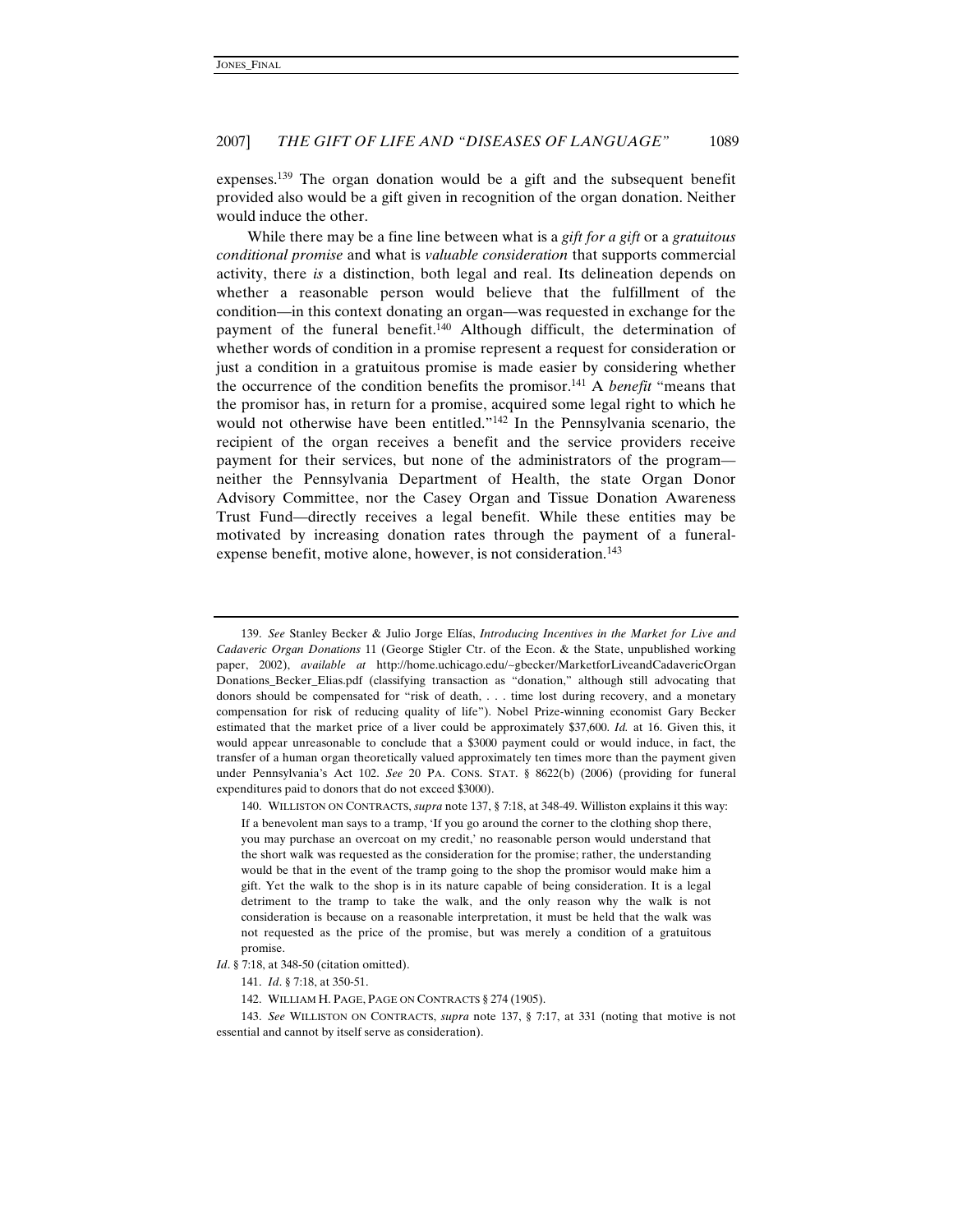#### V. CONCLUSION

UNOS states the following:

No matter how far medicine advances, the field of transplantation is a human endeavor. It is the only field of medicine that relies on public trust and the goodness of human nature, for the only way lives may be saved through organ transplantation is by a human being making the decision to give life.144

Organ donation—the gift of life—should not be devalued by attributing nongratuitous motives to circumstances that are not clearly and definitely commercial in nature. A gift is not a sale. While they may, at times, look very much alike, in the end they are different, not in what is transacted, but in the nature of the transaction itself. A sale is based on a bargained-for, business-type exchange while a gift is rooted in a free and gratuitous act. Drawing this distinction is not impossible.145 This distinction, however, as it relates to the federal prohibition on the transfer of human organs for "valuable consideration" appears to have been missed to date.<sup>146</sup> It needs to be explored in shaping the scope of "valuable consideration" in light of the March 2007 U.S. DOJ

146. For example, the Kansas State Attorney General found, in 2000, that a \$300 tax credit for the donation during a taxable year of one or more body parts is valuable consideration in violation of federal law without discussing the meaning of the term. Op. Kan. Att'y Gen. No. 2000-18 (2000), *available at* http://ksag.washburnlaw.edu/opinions/2000/2000-018.htm. Yet, the opinion recognized that "[w]ith the exception of reasonable payments for the costs associated with the procurement of the organs, the federal statute prohibits the payment of valuable consideration for the transfer of human organs used in human transplantation." *Id*. (footnote omitted). The Kansas State Attorney General also admitted that "NOTA legislative findings indicate that Congress intended to reflect our society's moral value in attributing organ donation to altruistic motives and clearly set out to prevent human organs from becoming commodities in a for-profit marketing of human organs." *Id*. The opinion appears to implicitly accept the premise that all "payments" are valuable consideration because the limited examples of exclusions from the prohibition are for certain payments. The logical extension then is that because a \$300 tax credit is a *payment* and not expressly excluded from NOTA, it is prohibited. On the other hand, ACOT has discussed a broader concept of "valuable consideration," having reported that "[w]hen lawyers say valuable consideration it means something specific. It does not simply mean money, as many lay persons think. In the general common law it refers to anything having worth, whether monetary or intrinsic, which induces or motivates an agreement or a contract." ACOT SPRING 2004 MEETING NOTES, *supra* note 83 (internal quotation marks omitted). "Under this definition, any incentive designed to motivate an anatomic gift, not merely those with direct monetary value, would constitute valuable consideration." *Id*. (internal quotation marks omitted). Additionally, at the May 2007 ACOT meeting, the March 2007 DOJ memorandum opinion was discussed, with discussion focusing on the monetary aspect of DOJ's analysis of "valuable consideration" and reporting that "[t]he [DOJ] ruling stated that the prohibition [on the transfer of human organs for valuable consideration] is mainly for 'pecuniary gain [that is] readily convertible into monetary value.'" ADVISORY COMM. ON ORGAN TRANSPLANTATION, U.S. DEP'T OF HEALTH & HUMAN SERVS., SUMMARY NOTES FROM MAY MEETING (2007), *available at* http://www.organdonor.gov/ research/acot05\_2007.htm.

<sup>144.</sup> United Network for Organ Sharing, National Transplant System: The First 20 Years (Sept. 29, 2006), *available at* http://www.unos.org/news/newsDetail.asp?id=708.

<sup>145.</sup> Case law has historically drawn distinctions between gifts and other transactions. For example, judicial precedents have distinguished gift transactions from loans, sales, and trusts, among other things. *See* 38A C.J.S. *Gifts* §§ 6-9, at 186-88 (1996) (noting that law has historically drawn distinctions between gifts and other transactions such as loans, sales, and trusts).